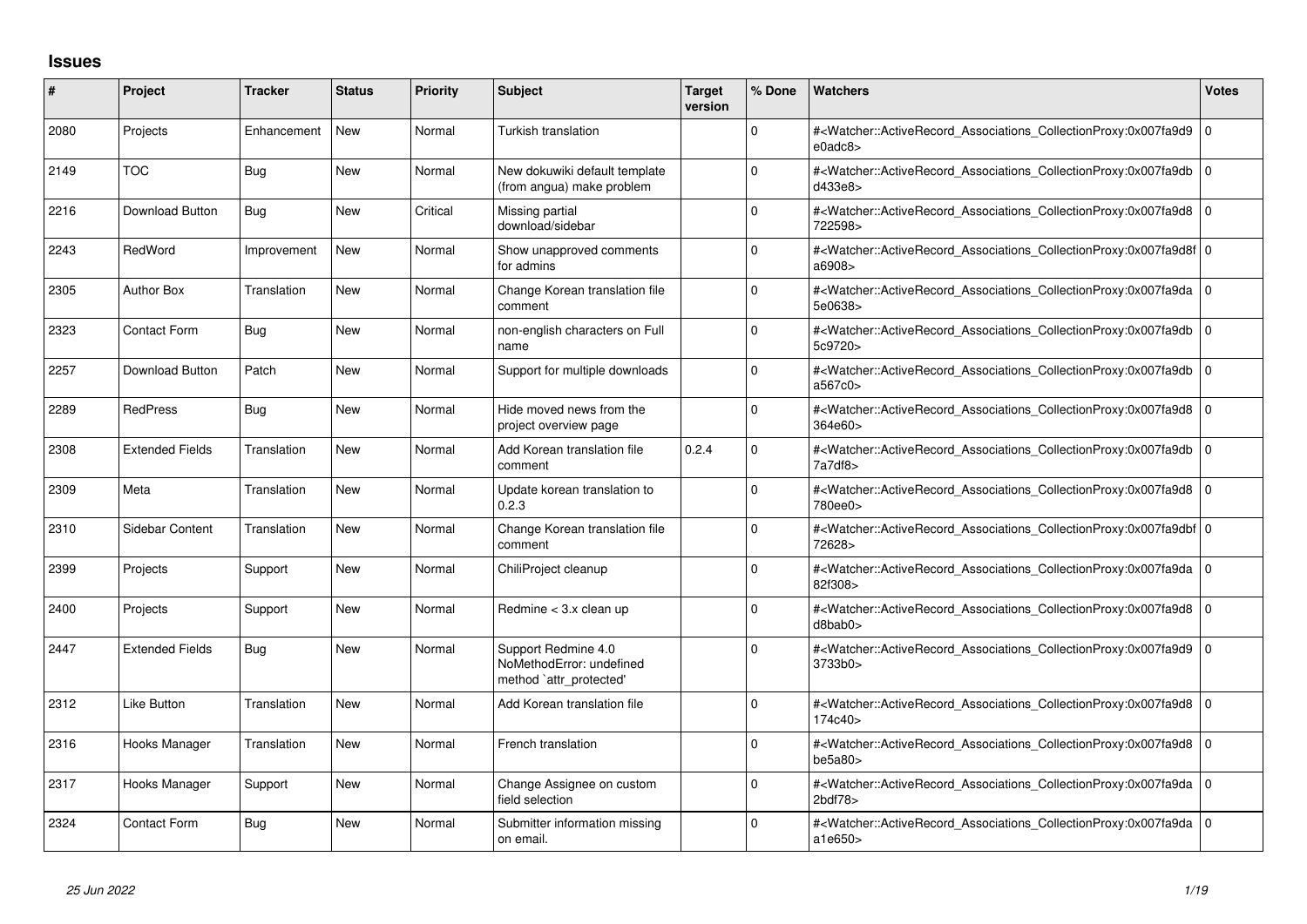| #    | Project                           | <b>Tracker</b> | <b>Status</b> | <b>Priority</b> | <b>Subject</b>                                                                              | <b>Target</b><br>version | % Done      | <b>Watchers</b>                                                                                                                                                 | <b>Votes</b> |
|------|-----------------------------------|----------------|---------------|-----------------|---------------------------------------------------------------------------------------------|--------------------------|-------------|-----------------------------------------------------------------------------------------------------------------------------------------------------------------|--------------|
| 2327 | <b>Project Settings</b>           | Bug            | <b>New</b>    | Normal          | visual styles of sections are not<br>applied                                                |                          | $\mathbf 0$ | # <watcher::activerecord_associations_collectionproxy:0x007fa9d9 0<br=""  ="">ca6ba8</watcher::activerecord_associations_collectionproxy:0x007fa9d9>            |              |
| 1747 | Projects                          | Feature        | Open          | Major           | Some kind of site usage plugin                                                              |                          | 0           | # <watcher::activerecord_associations_collectionproxy:0x007fa9da 0<br="">4870c0&gt;</watcher::activerecord_associations_collectionproxy:0x007fa9da>             |              |
| 1783 | Projects                          | <b>Bug</b>     | Open          | Normal          | Weird logouts                                                                               |                          | 0           | # <watcher::activerecord_associations_collectionproxy:0x007fa9d9 0<br="">943600&gt;</watcher::activerecord_associations_collectionproxy:0x007fa9d9>             |              |
| 2356 | <b>SCM Creator</b><br>$(+Github)$ | Bug            | <b>New</b>    | Normal          | Repositories not removed from<br>file system                                                |                          | $\mathbf 0$ | # <watcher::activerecord_associations_collectionproxy:0x007fa9da 0<br="">8c3148&gt;</watcher::activerecord_associations_collectionproxy:0x007fa9da>             |              |
| 2377 | WikiNG                            | Support        | <b>New</b>    | Normal          | Custom macros work, but icon<br>macros do not                                               |                          | 0           | # <watcher::activerecord_associations_collectionproxy:0x007fa9db 0<br=""  ="">aa3a20&gt;</watcher::activerecord_associations_collectionproxy:0x007fa9db>        |              |
| 2389 | <b>SCM Creator</b><br>(+Github)   | Feature        | <b>New</b>    | Normal          | Reporter, non members and<br>anonymous have too much<br>access by default                   |                          | 0           | # <watcher::activerecord_associations_collectionproxy:0x007fa9db 0<br=""  ="">1c7118&gt;</watcher::activerecord_associations_collectionproxy:0x007fa9db>        |              |
| 2416 | Projects                          | Feature        | <b>New</b>    | Normal          | <b>Starred issues</b>                                                                       |                          | 0           | # <watcher::activerecord_associations_collectionproxy:0x007fa9da 0<br="">cd5600&gt;</watcher::activerecord_associations_collectionproxy:0x007fa9da>             |              |
| 1790 | Projects                          | Feature        | Open          | Normal          | Rotate logs                                                                                 |                          | 0           | # <watcher::activerecord_associations_collectionproxy:0x007fa9dbf 0<br=""  ="">266d8&gt;</watcher::activerecord_associations_collectionproxy:0x007fa9dbf>       |              |
| 1799 | Projects                          | <b>Bug</b>     | Open          | Normal          | Thumbnail overflows issues on<br>overview page                                              |                          | 0           | # <watcher::activerecord_associations_collectionproxy:0x007fa9d8 0<br=""  ="">76a168&gt;</watcher::activerecord_associations_collectionproxy:0x007fa9d8>        |              |
| 1842 | <b>Author Box</b>                 | Feature        | Open          | Normal          | Show multiple/all roles                                                                     | 1.0.0                    | 0           | # <watcher::activerecord_associations_collectionproxy:0x007fa9db 0<br=""  ="">29b8f0&gt;</watcher::activerecord_associations_collectionproxy:0x007fa9db>        |              |
| 2420 | <b>SCM Creator</b><br>(+Github)   | Bug            | <b>New</b>    | Normal          | Creating a Github repository<br>fails                                                       |                          | 0           | # <watcher::activerecord_associations_collectionproxy:0x007fa9d8 0<br=""  ="">c94968&gt;</watcher::activerecord_associations_collectionproxy:0x007fa9d8>        |              |
| 2421 | <b>SCM Creator</b><br>(+Github)   | Bug            | <b>New</b>    | Normal          | The access to Git is based on<br>projects identifier.                                       |                          | $\mathbf 0$ | # <watcher::activerecord_associations_collectionproxy:0x007fa9db 0<br="">0290b8&gt;</watcher::activerecord_associations_collectionproxy:0x007fa9db>             |              |
| 2422 | Subscription                      | Bug            | <b>New</b>    | Normal          | User is not removed from<br>project subscribers table when<br>user is deleted from Redmine. |                          | 0           | # <watcher::activerecord_associations_collectionproxy:0x007fa9d8 0<br=""  ="">19<sub>bcf0</sub></watcher::activerecord_associations_collectionproxy:0x007fa9d8> |              |
| 1845 | Advertising                       | Feature        | Open          | Minor           | Per project management                                                                      | 0.3.0                    | $\mathbf 0$ | # <watcher::activerecord_associations_collectionproxy:0x007fa9d9 0<br=""  ="">9b5340&gt;</watcher::activerecord_associations_collectionproxy:0x007fa9d9>        |              |
| 1891 | Projects                          | Improvement    | Open          | Normal          | Add BASH & Perl CodeRay<br>scanners                                                         |                          | 0           | # <watcher::activerecord_associations_collectionproxy:0x007fa9daf 0<br="">80918&gt;</watcher::activerecord_associations_collectionproxy:0x007fa9daf>            |              |
| 1910 | Projects                          | Support        | Open          | Major           | <b>Users verification</b>                                                                   |                          | 0           | # <watcher::activerecord_associations_collectionproxy:0x007fa9d8 0<br="">1a4648&gt;</watcher::activerecord_associations_collectionproxy:0x007fa9d8>             |              |
| 2424 | CD-Index                          | Feature        | <b>New</b>    | Normal          | Option to skip thumbnail(s)                                                                 |                          | 0           | # <watcher::activerecord 0<br="" associations="" collectionproxy:0x007fa9db="">b98d18&gt;</watcher::activerecord>                                               |              |
| 2425 | CD-Index                          | Feature        | <b>New</b>    | Normal          | Content rating data for images<br>and videos                                                |                          | $\mathbf 0$ | # <watcher::activerecord_associations_collectionproxy:0x007fa9d9 0<br=""  ="">dfdfd8&gt;</watcher::activerecord_associations_collectionproxy:0x007fa9d9>        |              |
| 2431 | Projects                          | Improvement    | New           | Normal          | Fix location of known_hosts for<br>www-data                                                 |                          | 0           | # <watcher::activerecord 0<br="" associations="" collectionproxy:0x007fa9daf="">0b3e8</watcher::activerecord>                                                   |              |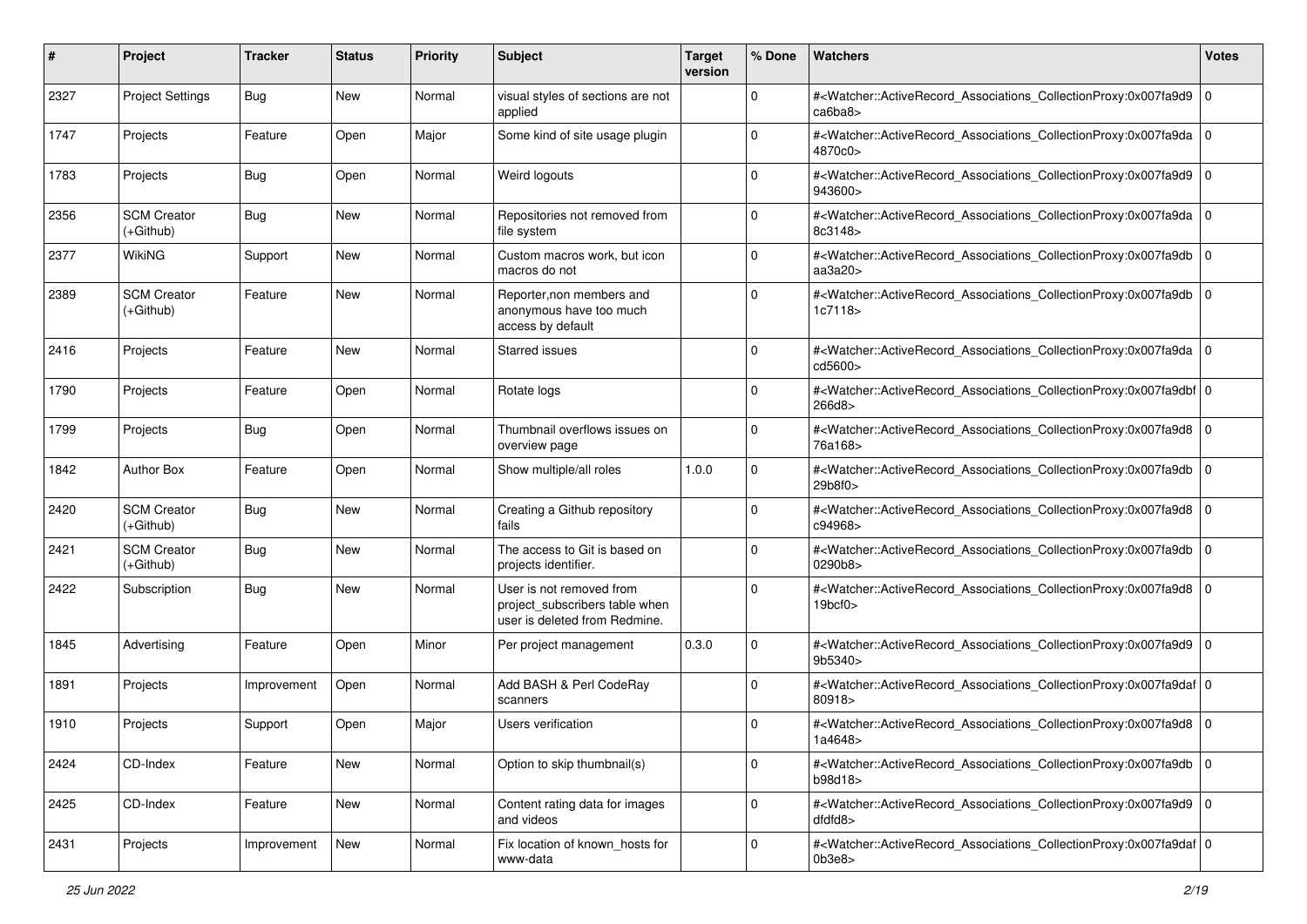| #    | <b>Project</b>                  | <b>Tracker</b> | <b>Status</b> | <b>Priority</b> | <b>Subject</b>                                                      | <b>Target</b><br>version | % Done         | <b>Watchers</b>                                                                                                                                           | Votes          |
|------|---------------------------------|----------------|---------------|-----------------|---------------------------------------------------------------------|--------------------------|----------------|-----------------------------------------------------------------------------------------------------------------------------------------------------------|----------------|
| 2442 | <b>Contact Form</b>             | Feature        | <b>New</b>    | Minor           | Put sender's email into From                                        |                          | $\Omega$       | # <watcher::activerecord_associations_collectionproxy:0x007fa9db<br>73dbb0&gt;</watcher::activerecord_associations_collectionproxy:0x007fa9db<br>         | 0              |
| 1980 | <b>WikiNG</b>                   | <b>Bug</b>     | Open          | Normal          | Problem running plugin in<br>development mode                       |                          | $\Omega$       | # <watcher::activerecord_associations_collectionproxy:0x007fa9db<br>098670&gt;</watcher::activerecord_associations_collectionproxy:0x007fa9db<br>         | $-1$           |
| 1993 | Advertising                     | Feature        | Open          | Normal          | Which types of user                                                 |                          | $\Omega$       | # <watcher::activerecord associations="" collectionproxy:0x007fa9db<br="">df58b8</watcher::activerecord>                                                  | l O            |
| 2036 | Projects                        | Enhancement    | Open          | Minor           | Global news                                                         |                          | $\Omega$       | # <watcher::activerecord_associations_collectionproxy:0x007fa9daf 0<br=""  ="">93720&gt;</watcher::activerecord_associations_collectionproxy:0x007fa9daf> |                |
| 2446 | <b>SCM Creator</b><br>(+Github) | Patch          | <b>New</b>    | Normal          | Supports redmine 3.4                                                |                          | $\Omega$       | # <watcher::activerecord associations="" collectionproxy:0x007fa9d8<br="">3f8228&gt;</watcher::activerecord>                                              | l O            |
| 1075 | Orangutan                       | Enhancement    | In Progress   | Minor           | Separate Orangutan core<br>(reusable bot code) from<br>Redmine code | 2.00                     | $\Omega$       | # <watcher::activerecord associations="" collectionproxy:0x007fa9d9<br="">5327a0&gt;</watcher::activerecord>                                              | l O            |
| 2037 | Projects                        | Improvement    | Open          | Minor           | Completeness bars on start<br>page                                  |                          | $\Omega$       | # <watcher::activerecord_associations_collectionproxy:0x007fa9d8<br>79a930&gt;</watcher::activerecord_associations_collectionproxy:0x007fa9d8<br>         | 0              |
| 2108 | Projects                        | <b>Bug</b>     | Open          | Normal          | Weird export "button"                                               |                          | $\Omega$       | # <watcher::activerecord_associations_collectionproxy:0x007fa9da<br>4c74b8&gt;</watcher::activerecord_associations_collectionproxy:0x007fa9da<br>         | l O            |
| 2321 | <b>RedPress</b>                 | Bug            | Open          | Normal          | Users are still able to register in<br><b>WordPress</b>             |                          | $\overline{0}$ | # <watcher::activerecord associations="" collectionproxy:0x007fa9da<br="">e8d8d0&gt;</watcher::activerecord>                                              | 0              |
| 1804 | Projects                        | Feature        | Incomplete    | Insignificant   | Arrows (or similar solution) for<br>project menu                    |                          | $\Omega$       | # <watcher::activerecord_associations_collectionproxy:0x007fa9d8<br>de0768&gt;</watcher::activerecord_associations_collectionproxy:0x007fa9d8<br>         | $\overline{0}$ |
| 2161 | <b>Extended Fields</b>          | Support        | In Progress   | Critical        | Internal error On New Issues<br>tab                                 |                          | $\Omega$       | # <watcher::activerecord associations="" collectionproxy:0x007fa9d8<br="">89c3d8&gt;</watcher::activerecord>                                              | $\overline{0}$ |
| 1996 | <b>Author Box</b>               | Feature        | Incomplete    | Minor           | Project module                                                      |                          | $\Omega$       | # <watcher::activerecord associations="" collectionproxy:0x007fa9d9<br="">961bf0&gt;</watcher::activerecord>                                              | 0              |
| 2106 | Projects                        | Improvement    | Incomplete    | Minor           | Gravatar upload                                                     |                          | $\Omega$       | # <watcher::activerecord_associations_collectionproxy:0x007fa9db<br>72d8a0&gt;</watcher::activerecord_associations_collectionproxy:0x007fa9db<br>         | $\overline{0}$ |
| 2273 | Hooks Manager                   | Support        | In Progress   | Normal          | Hook is invalid                                                     |                          | $\Omega$       | # <watcher::activerecord 0<br="" associations="" collectionproxy:0x007fa9d9=""  ="">6e3180&gt;</watcher::activerecord>                                    |                |
| 2285 | WordMine                        | Support        | In Progress   | Normal          | Can't get this to work                                              |                          | $\mathbf 0$    | # <watcher::activerecord associations="" collectionproxy:0x007fa9db<br="">d9b048&gt;</watcher::activerecord>                                              | 0              |
| 1878 | <b>SCM Creator</b><br>(+Github) | Support        | Deferred      | Normal          | Don't create bare GIt repository                                    |                          | $\Omega$       | # <watcher::activerecord_associations_collectionproxy:0x007fa9d8<br>c86020&gt;</watcher::activerecord_associations_collectionproxy:0x007fa9d8<br>         | ۱o             |
| 1931 | WikiNG                          | Bug            | Deferred      | Normal          | it seems conflict with the<br>redmine ckeditor                      |                          | $\Omega$       | # <watcher::activerecord associations="" collectionproxy:0x007fa9da<br="">87b190&gt;</watcher::activerecord>                                              |                |
| 1943 | <b>Author Box</b>               | Feature        | Deferred      | Normal          | Author box layout change plan                                       |                          | $\mathbf 0$    | # <watcher::activerecord_associations_collectionproxy:0x007fa9d8<br>ccae28&gt;</watcher::activerecord_associations_collectionproxy:0x007fa9d8<br>         | 0              |
| 1985 | <b>Project Alias</b>            | Patch          | Deferred      | Normal          | Redmine.pm for Git supporting<br>project-aliases                    |                          | $\Omega$       | # <watcher::activerecord_associations_collectionproxy:0x007fa9db<br>cb54d0&gt;</watcher::activerecord_associations_collectionproxy:0x007fa9db<br>         | 0              |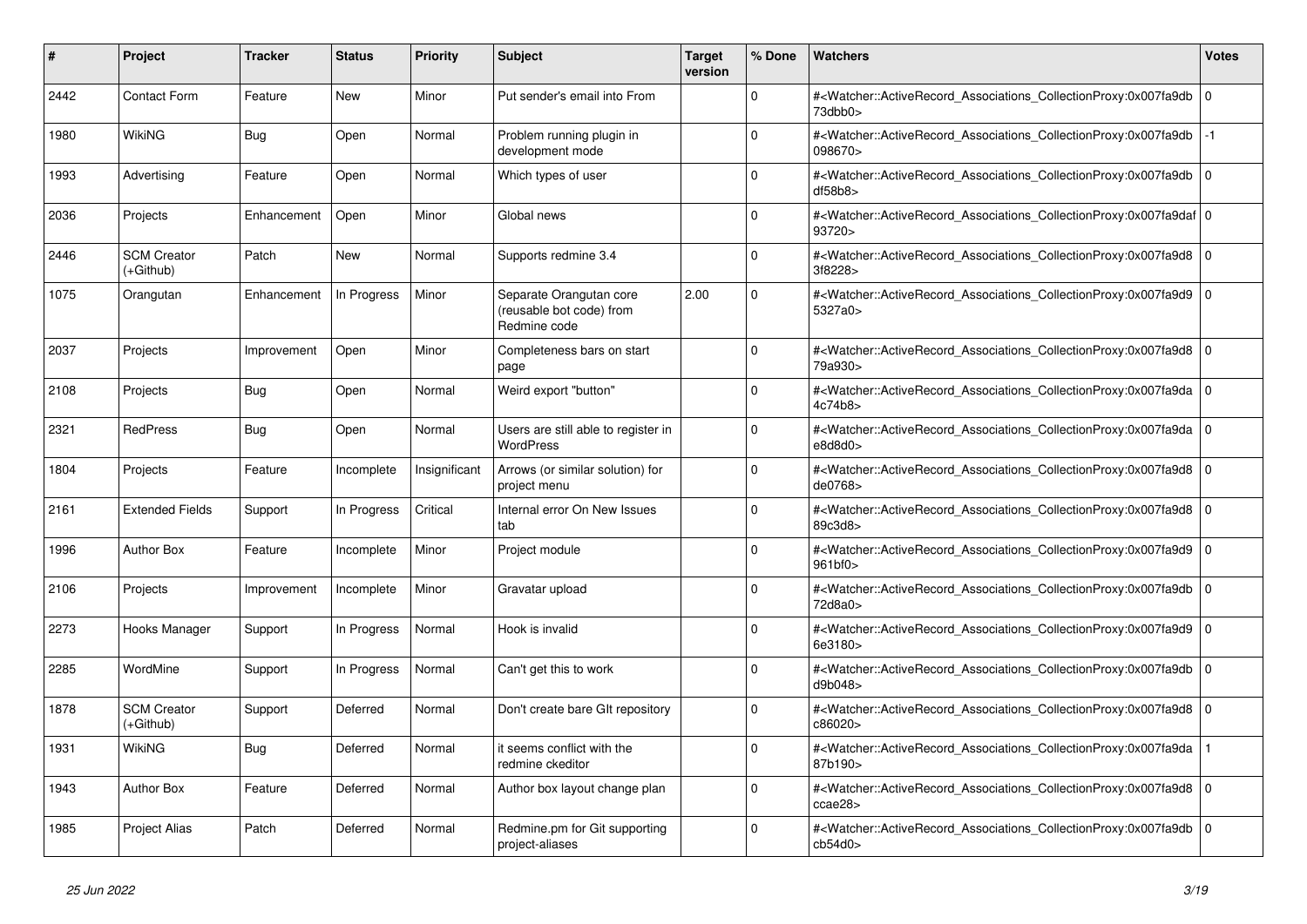| #              | <b>Project</b>                  | <b>Tracker</b> | <b>Status</b>         | <b>Priority</b> | <b>Subject</b>                                                                      | <b>Target</b><br>version | % Done         | <b>Watchers</b>                                                                                                                                                           | <b>Votes</b>   |
|----------------|---------------------------------|----------------|-----------------------|-----------------|-------------------------------------------------------------------------------------|--------------------------|----------------|---------------------------------------------------------------------------------------------------------------------------------------------------------------------------|----------------|
| 2221           | <b>Extended Fields</b>          | Support        | Deferred              | Minor           | Need a fix for _list.html.erb                                                       |                          | $\Omega$       | # <watcher::activerecord_associations_collectionproxy:0x007fa9da<br>4c2288&gt;</watcher::activerecord_associations_collectionproxy:0x007fa9da<br>                         | 0              |
| <b>ISSUE-1</b> | <b>ISSUE-id</b>                 | Support        | Deferred              | Minor           | Need a function to display issue<br>id                                              |                          | $\Omega$       | # <watcher::activerecord_associations_collectionproxy:0x007fa9d6 0<br=""  ="">84ed88&gt;</watcher::activerecord_associations_collectionproxy:0x007fa9d6>                  |                |
| 2278           | <b>SCM Creator</b><br>(+Github) | Patch          | Deferred              | Normal          | Disable "Save repository" button<br>on new repositories                             |                          | $\Omega$       | # <watcher::activerecord_associations_collectionproxy:0x007fa9d5 0<br=""  ="">bf6950&gt;</watcher::activerecord_associations_collectionproxy:0x007fa9d5>                  |                |
| 2322           | WikiNG                          | Bug            | Deferred              | Normal          | Viewing user pages does not<br>work after rename                                    |                          | $\Omega$       | # <watcher::activerecord_associations_collectionproxy:0x007fa9d6<br>0d1dd0</watcher::activerecord_associations_collectionproxy:0x007fa9d6<br>                             | l O            |
| 2024           | OpenID Fix                      | Patch          | Under<br>Verification | Normal          | Associate existing accounts by<br>email                                             |                          | $\Omega$       | # <watcher::activerecord_associations_collectionproxy:0x007fa9d5 0<br=""  ="">949108&gt;</watcher::activerecord_associations_collectionproxy:0x007fa9d5>                  |                |
| 2307           | Download Button                 | Translation    | Under<br>Verification | Normal          | Change Korean translation file<br>comment                                           | 0.1.1                    | $\Omega$       | # <watcher::activerecord_associations_collectionproxy:0x007fa9d5 0<br=""  ="">1637b8&gt;</watcher::activerecord_associations_collectionproxy:0x007fa9d5>                  |                |
| 2320           | <b>Extended Fields</b>          | Bug            | Under<br>Verification | Normal          | Internal error when opening<br>issues tab                                           | 0.2.4                    | $\Omega$       | # <watcher::activerecord_associations_collectionproxy:0x007fa9d5<br>d11fb0</watcher::activerecord_associations_collectionproxy:0x007fa9d5<br>                             | l o            |
| 2328           | <b>Extended Fields</b>          | Patch          | Under<br>Verification | Normal          | Make the Project type custom<br>fields sortable in issue lists                      | 0.2.4                    | $\mathbf 0$    | # <watcher::activerecord_associations_collectionproxy:0x007fa9d5 0<br=""  ="">81d9a0&gt;</watcher::activerecord_associations_collectionproxy:0x007fa9d5>                  |                |
| 2341           | <b>Project Alias</b>            | Patch          | Under<br>Verification | Normal          | Underscore support for<br>Redmine                                                   | 0.1.1                    | $\Omega$       | # <watcher::activerecord_associations_collectionproxy:0x007fa9d5 0<br=""  ="">7231a8&gt;</watcher::activerecord_associations_collectionproxy:0x007fa9d5>                  |                |
| 2350           | <b>Extended Fields</b>          | Bug            | Under<br>Verification | Normal          | <b>Extended Field Values that are</b><br>nil produce an error                       | 0.2.4                    | $\overline{0}$ | # <watcher::activerecord associations="" collectionproxy:0x007fa9d4<br="">acdae8&gt;</watcher::activerecord>                                                              | l 0            |
| 2363           | Sidebar Content                 | Patch          | Under<br>Verification | Normal          | Sidebar Redmine 3.0.0                                                               | 0.2.0                    | $\mathbf 0$    | # <watcher::activerecord_associations_collectionproxy:0x007fa9d5 0<br=""  ="">9731d8&gt;</watcher::activerecord_associations_collectionproxy:0x007fa9d5>                  |                |
| 20             | Orangutan::Redmin               | Feature        | Open                  | Minor           | Let user specify what he did<br>during a break                                      |                          | $\Omega$       | # <watcher::activerecord 0<br="" associations="" collectionproxy:0x007fa9d6=""  ="">45b9d8&gt;</watcher::activerecord>                                                    |                |
| 26             | Orangutan                       | Feature        | Open                  | Normal          | It would be greate to have a<br>reminder                                            | 1.06                     | $\overline{0}$ | # <watcher::activerecord_associations_collectionproxy:0x007fa9d4<br>3cf458&gt;</watcher::activerecord_associations_collectionproxy:0x007fa9d4<br>                         | l 0            |
| 124            | Orangutan::Redmin<br>e          | Feature        | Open                  | Minor           | Let users specify what they did<br>during a break by answering on<br>break question |                          | $\Omega$       | # <watcher::activerecord_associations_collectionproxy:0x007fa9d6 3<br="">0f2968&gt;</watcher::activerecord_associations_collectionproxy:0x007fa9d6>                       |                |
| 128            | Orangutan                       | Feature        | Open                  | Major           | Reminder, organizer and<br>scheduler                                                | 1.06                     | $\Omega$       | # <watcher::activerecord_associations_collectionproxy:0x007fa9d6 2<br=""><math>b1</math>ed<math>b0</math></watcher::activerecord_associations_collectionproxy:0x007fa9d6> |                |
| 170            | Orangutan::Redmin               | Feature        | Open                  | Minor           | Issue creation                                                                      | 1.06                     | $\mathbf 0$    | # <watcher::activerecord associations="" collectionproxy:0x007fa9d5<br="">3c73b0&gt;</watcher::activerecord>                                                              | $\overline{2}$ |
| 180            | Orangutan::Redmin               | Feature        | Open                  | Normal          | Issue status changing                                                               | 1.07                     | $\Omega$       | # <watcher::activerecord_associations_collectionproxy:0x007fa9d4<br>1482c0&gt;</watcher::activerecord_associations_collectionproxy:0x007fa9d4<br>                         | Iз             |
| 181            | Orangutan::Redmin<br>e          | Feature        | Open                  | Normal          | Changing issue priority                                                             | 1.07                     | $\Omega$       | # <watcher::activerecord associations="" collectionproxy:0x007fa9d6<br="">a87488&gt;</watcher::activerecord>                                                              |                |
| 184            | Orangutan::Redmin<br>e          | Feature        | Open                  | Minor           | Notifying about due date and<br>hours                                               | 1.07                     | $\Omega$       | # <watcher::activerecord_associations_collectionproxy:0x007fa9d4<br>cced38&gt;</watcher::activerecord_associations_collectionproxy:0x007fa9d4<br>                         | $\overline{2}$ |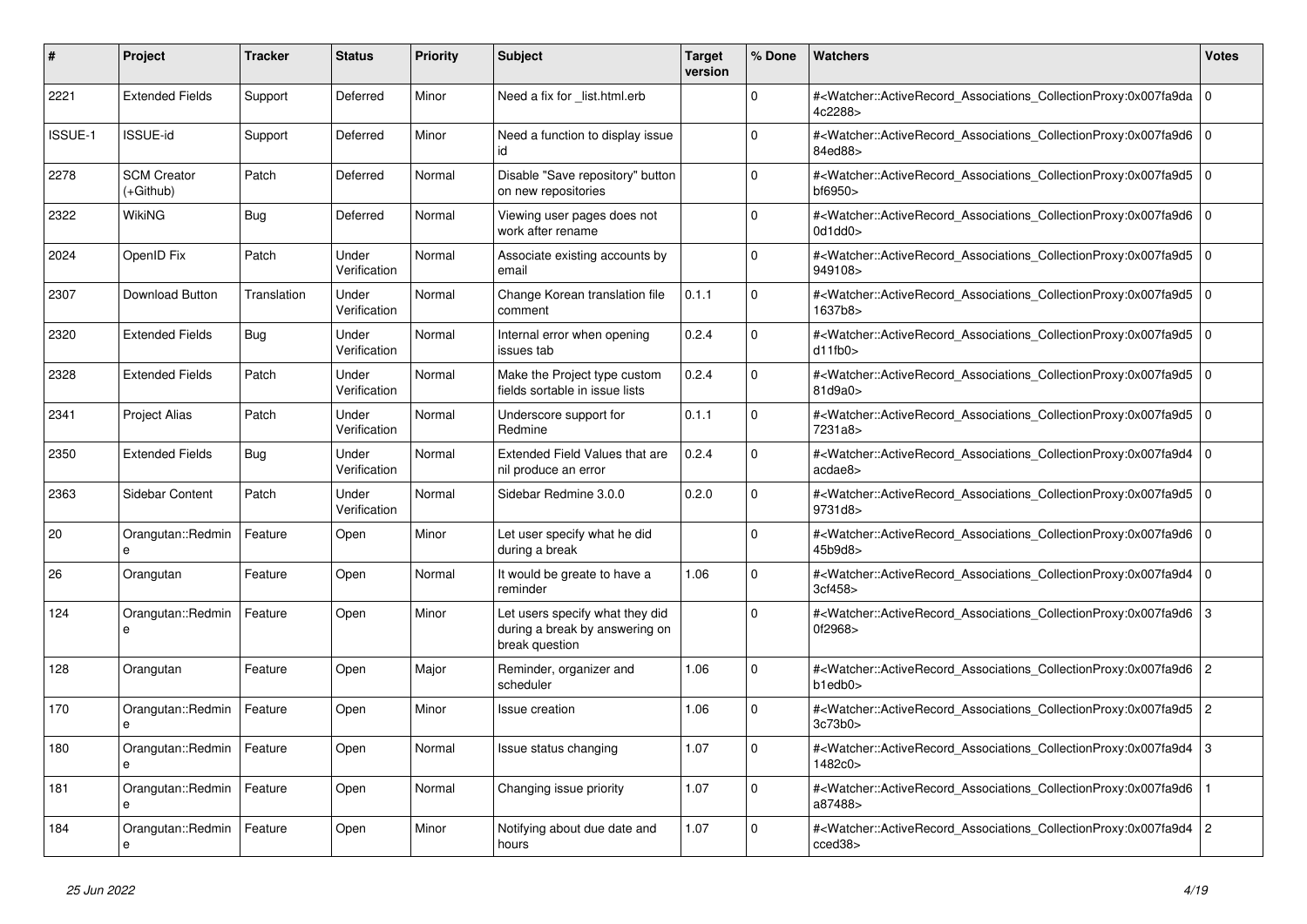| #   | Project                           | <b>Tracker</b> | <b>Status</b> | <b>Priority</b> | <b>Subject</b>                                               | <b>Target</b><br>version | % Done      | <b>Watchers</b>                                                                                                                                           | <b>Votes</b>   |
|-----|-----------------------------------|----------------|---------------|-----------------|--------------------------------------------------------------|--------------------------|-------------|-----------------------------------------------------------------------------------------------------------------------------------------------------------|----------------|
| 189 | Orangutan::Redmin                 | Improvement    | Open          | Minor           | Avoid taking text as a comment<br>for the task               |                          | $\Omega$    | # <watcher::activerecord_associations_collectionproxy:0x007fa9d5<br>d422f0&gt;</watcher::activerecord_associations_collectionproxy:0x007fa9d5<br>         |                |
| 192 | Orangutan                         | Improvement    | Open          | Major           | SQL optimization                                             | 1.07                     | $\Omega$    | # <watcher::activerecord 0<br="" associations="" collectionproxy:0x007fa9d5=""  ="">bdde00&gt;</watcher::activerecord>                                    |                |
| 230 | Orangutan::Redmin<br>e            | Feature        | Open          | Minor           | Starting task/time entry and new<br>issue at the same time   |                          | $\Omega$    | # <watcher::activerecord_associations_collectionproxy:0x007fa9d5<br>cd6d48&gt;</watcher::activerecord_associations_collectionproxy:0x007fa9d5<br>         | 3              |
| 558 | Orangutan                         | Feature        | Open          | Minor           | Jokes context                                                |                          | $\Omega$    | # <watcher::activerecord_associations_collectionproxy:0x007fa9d5f 2<br="">45728&gt;</watcher::activerecord_associations_collectionproxy:0x007fa9d5f>      |                |
| 605 | Orangutan                         | Feature        | Open          | Minor           | SVN monkey                                                   |                          | $\Omega$    | # <watcher::activerecord associations="" collectionproxy:0x007fa9d6<br="">5a3610&gt;</watcher::activerecord>                                              |                |
| 862 | Orangutan                         | Improvement    | Open          | Minor           | Support user first and last name  <br>in requests            | 2.00                     | $\Omega$    | # <watcher::activerecord 0<br="" associations="" collectionproxy:0x007fa9d6=""  ="">3b0d08&gt;</watcher::activerecord>                                    |                |
| 863 | Orangutan                         | Feature        | Open          | Minor           | Personal TODO list                                           |                          | $\Omega$    | # <watcher::activerecord_associations_collectionproxy:0x007fa9d4<br>519908&gt;</watcher::activerecord_associations_collectionproxy:0x007fa9d4<br>         | l o            |
| 864 | Orangutan::Redmin<br>$\mathbf{a}$ | Enhancement    | Open          | Normal          | Custom issues list format                                    | 1.07                     | $\Omega$    | # <watcher::activerecord_associations_collectionproxy:0x007fa9d5 0<br=""  ="">4666e0&gt;</watcher::activerecord_associations_collectionproxy:0x007fa9d5>  |                |
| 892 | Orangutan                         | Feature        | Open          | Minor           | Tip of the day / Did you know<br>that?                       |                          | $\Omega$    | # <watcher::activerecord associations="" collectionproxy:0x007fa9d4<br="">7f0b40&gt;</watcher::activerecord>                                              | $\overline{0}$ |
| 895 | Orangutan::Redmin<br>e            | Feature        | Open          | Normal          | Changing custom fields and<br>other issue properties         | 1.07                     | $\mathbf 0$ | # <watcher::activerecord associations="" collectionproxy:0x007fa9d4<br="">1eb498&gt;</watcher::activerecord>                                              |                |
| 910 | Orangutan                         | Enhancement    | Open          | Minor           | Subjects or make Orangutan<br>remember issue id, project etc | 2.00                     | $\Omega$    | # <watcher::activerecord_associations_collectionproxy:0x007fa9d6 0<br=""  ="">a95858&gt;</watcher::activerecord_associations_collectionproxy:0x007fa9d6>  |                |
| 918 | Orangutan                         | Improvement    | Open          | Normal          | Profiler/optimization                                        | 1.07                     | $\Omega$    | # <watcher::activerecord_associations_collectionproxy:0x007fa9d4 0<br=""  ="">9a43b0&gt;</watcher::activerecord_associations_collectionproxy:0x007fa9d4>  |                |
| 935 | Orangutan                         | Feature        | Open          | Minor           | Invalid keyboard layout<br>translator                        |                          | $\Omega$    | # <watcher::activerecord 0<br="" associations="" collectionproxy:0x007fa9d4=""  ="">3b9ea0</watcher::activerecord>                                        |                |
| 941 | Orangutan                         | Feature        | Open          | Minor           | Support Google calendar                                      |                          | $\mathbf 0$ | # <watcher::activerecord_associations_collectionproxy:0x007fa9d6 0<br=""  ="">4768c8&gt;</watcher::activerecord_associations_collectionproxy:0x007fa9d6>  |                |
| 969 | Orangutan::Redmin                 | Feature        | Open          | Minor           | Editing comments                                             | 1.08                     | $\Omega$    | # <watcher::activerecord_associations_collectionproxy:0x007fa9d4 2<br="">4b27a8&gt;</watcher::activerecord_associations_collectionproxy:0x007fa9d4>       |                |
| 973 | Orangutan::Redmin                 | Improvement    | Open          | Minor           | Issue description change<br>notification                     | 1.08                     | $\Omega$    | # <watcher::activerecord 0<br="" associations="" collectionproxy:0x007fa9e5=""  ="">7f6598&gt;</watcher::activerecord>                                    |                |
| 974 | Orangutan                         | Enhancement    | Open          | Minor           | Rich text/formatting support                                 | 2.00                     | $\Omega$    | # <watcher::activerecord 3<br="" associations="" collectionproxy:0x007fa9e7="">330160&gt;</watcher::activerecord>                                         |                |
| 984 | Orangutan                         | Feature        | Open          | Minor           | Survey context                                               |                          | $\Omega$    | # <watcher::activerecord 0<br="" associations="" collectionproxy:0x007fa9e6=""  ="">94b280&gt;</watcher::activerecord>                                    |                |
| 994 | Orangutan                         | Enhancement    | Open          | Minor           | Topics or response modes                                     | 2.00                     | $\Omega$    | # <watcher::activerecord_associations_collectionproxy:0x007fa9e5f 0<br=""  ="">82118&gt;</watcher::activerecord_associations_collectionproxy:0x007fa9e5f> |                |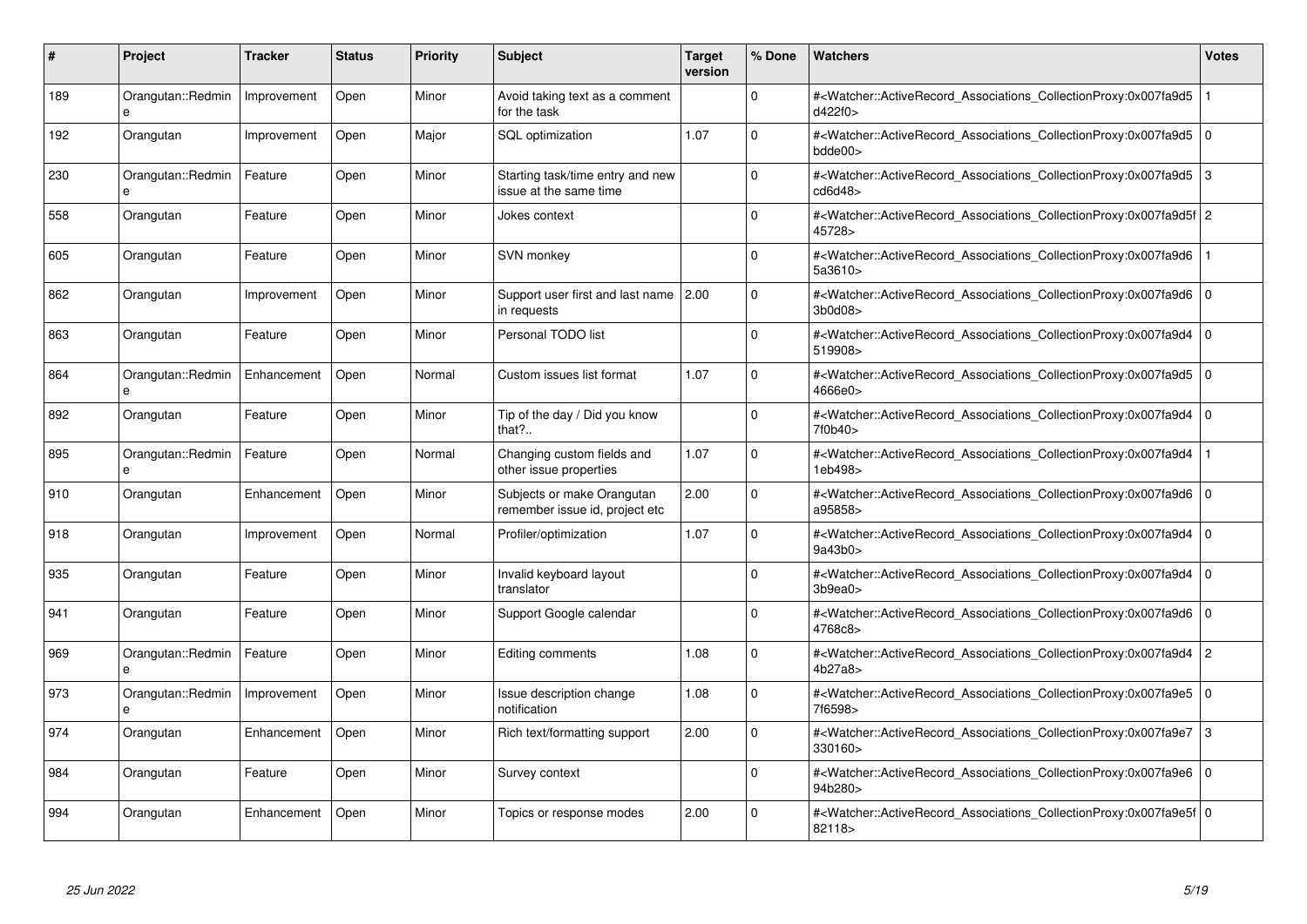| #    | Project                | <b>Tracker</b> | <b>Status</b> | <b>Priority</b> | <b>Subject</b>                                                      | <b>Target</b><br>version | % Done      | <b>Watchers</b>                                                                                                                                          | <b>Votes</b> |
|------|------------------------|----------------|---------------|-----------------|---------------------------------------------------------------------|--------------------------|-------------|----------------------------------------------------------------------------------------------------------------------------------------------------------|--------------|
| 1029 | Orangutan::Redmin<br>e | Improvement    | Open          | Minor           | Respect user's Redmine<br>notifications settings                    | 1.06                     | 0           | # <watcher::activerecord_associations_collectionproxy:0x007fa9e5<br>97f450&gt;</watcher::activerecord_associations_collectionproxy:0x007fa9e5<br>        | l O          |
| 1038 | Orangutan::Redmin      | Improvement    | Open          | Minor           | More flexible syntax for adding<br>past tasks/entries               |                          | $\Omega$    | # <watcher::activerecord_associations_collectionproxy:0x007fa9e5 0<br=""  ="">740b30&gt;</watcher::activerecord_associations_collectionproxy:0x007fa9e5> |              |
| 1040 | Orangutan::Redmin<br>e | Enhancement    | Open          | Normal          | Support all Redmine notification<br>types                           | 1.06                     | $\Omega$    | # <watcher::activerecord_associations_collectionproxy:0x007fa9e5 0<br=""  ="">5079b8&gt;</watcher::activerecord_associations_collectionproxy:0x007fa9e5> |              |
| 1051 | Orangutan::Redmin<br>e | Improvement    | Open          | Minor           | Allow applying only some tasks<br>by number from suggested list     | 1.08                     | $\mathbf 0$ | # <watcher::activerecord_associations_collectionproxy:0x007fa9e5<br>24f2c0&gt;</watcher::activerecord_associations_collectionproxy:0x007fa9e5<br>        | l O          |
| 1076 | Orangutan::Redmin<br>e | Feature        | Open          | Minor           | Due date setting context                                            | 1.07                     | $\mathbf 0$ | # <watcher::activerecord_associations_collectionproxy:0x007fa9e5 0<br=""  ="">136960&gt;</watcher::activerecord_associations_collectionproxy:0x007fa9e5> |              |
| 1083 | Orangutan::Redmin      | Feature        | Open          | Minor           | Help context(s) for Redmine text   1.08<br>formatting syntax        |                          | $\Omega$    | # <watcher::activerecord_associations_collectionproxy:0x007fa9e4<br>d6de28&gt;</watcher::activerecord_associations_collectionproxy:0x007fa9e4<br>        | $\mathbf 0$  |
| 1089 | Orangutan              | Improvement    | Open          | Minor           | Migrate to contexts<br>dependencies/relations from<br>weights       | 2.00                     | $\Omega$    | # <watcher::activerecord_associations_collectionproxy:0x0055cbdb 0<br="">a55eb8&gt;</watcher::activerecord_associations_collectionproxy:0x0055cbdb>      |              |
| 1107 | Orangutan::Redmin<br>e | Improvement    | Open          | Minor           | Change default<br>project/issue/activity if no task is<br>available |                          | $\Omega$    | # <watcher::activerecord_associations_collectionproxy:0x0055cbdb 0<br="">8a5320&gt;</watcher::activerecord_associations_collectionproxy:0x0055cbdb>      |              |
| 1159 | Orangutan::Redmin      | Improvement    | Open          | Minor           | Support using numbers for<br>project list                           |                          | 0           | # <watcher::activerecord_associations_collectionproxy:0x0055cbd8 0<br=""  ="">73d350&gt;</watcher::activerecord_associations_collectionproxy:0x0055cbd8> |              |
| 1298 | Orangutan              | Improvement    | Open          | Normal          | Context help for some<br>Orangutan messages                         |                          | $\Omega$    | # <watcher::activerecord_associations_collectionproxy:0x0055cbd8 0<br=""  ="">c93a70&gt;</watcher::activerecord_associations_collectionproxy:0x0055cbd8> |              |
| 1352 | Orangutan::Redmin<br>e | Feature        | Open          | Minor           | Start date changing                                                 | 1.07                     | $\mathbf 0$ | # <watcher::activerecord_associations_collectionproxy:0x0055cbd8 0<br="">509188&gt;</watcher::activerecord_associations_collectionproxy:0x0055cbd8>      |              |
| 1465 | Orangutan              | Enhancement    | Open          | Minor           | Pagination                                                          |                          | $\Omega$    | # <watcher::activerecord_associations_collectionproxy:0x0055cbd8 0<br=""  ="">088fa0&gt;</watcher::activerecord_associations_collectionproxy:0x0055cbd8> |              |
| 1464 | Orangutan              | Feature        | Open          | Minor           | Ability to see Orangutan logs for<br>a user                         |                          | 0           | # <watcher::activerecord_associations_collectionproxy:0x0055cbd7<br>d51828&gt;</watcher::activerecord_associations_collectionproxy:0x0055cbd7<br>        |              |
| 1466 | Orangutan::Redmin<br>e | Improvement    | Open          | Normal          | Hyperlinks in notifications                                         |                          | $\mathbf 0$ | # <watcher::activerecord_associations_collectionproxy:0x0055cbd7 0<br="">49ede8&gt;</watcher::activerecord_associations_collectionproxy:0x0055cbd7>      |              |
| 1562 | Orangutan              | Enhancement    | Open          | Normal          | Localisation                                                        | 2.00                     | 0           | # <watcher::activerecord_associations_collectionproxy:0x007fa9d7 0<br="">dd4f90&gt;</watcher::activerecord_associations_collectionproxy:0x007fa9d7>      |              |
| 1577 | Orangutan              | Feature        | Open          | Minor           | Roster suggestions                                                  |                          | 0           | # <watcher::activerecord_associations_collectionproxy:0x007fa9da 0<br="">a571d0&gt;</watcher::activerecord_associations_collectionproxy:0x007fa9da>      |              |
| 1586 | Orangutan              | Improvement    | Open          | Normal          | Installation command line helper   1.08                             |                          | $\mathbf 0$ | # <watcher::activerecord_associations_collectionproxy:0x007fa9d9 0<br=""  ="">bb7440&gt;</watcher::activerecord_associations_collectionproxy:0x007fa9d9> |              |
| 1596 | Orangutan::Redmin<br>e | Enhancement    | Open          | Minor           | PostgreSQL                                                          | 1.08                     | $\mathbf 0$ | # <watcher::activerecord_associations_collectionproxy:0x007fa9db 0<br="">a24900&gt;</watcher::activerecord_associations_collectionproxy:0x007fa9db>      |              |
| 1597 | Orangutan::Redmin      | Improvement    | Open          | Normal          | Support Redmine 1.1.0 "No<br>events"                                | 1.08                     | $\mathbf 0$ | # <watcher::activerecord_associations_collectionproxy:0x007fa9da 0<br="">458158&gt;</watcher::activerecord_associations_collectionproxy:0x007fa9da>      |              |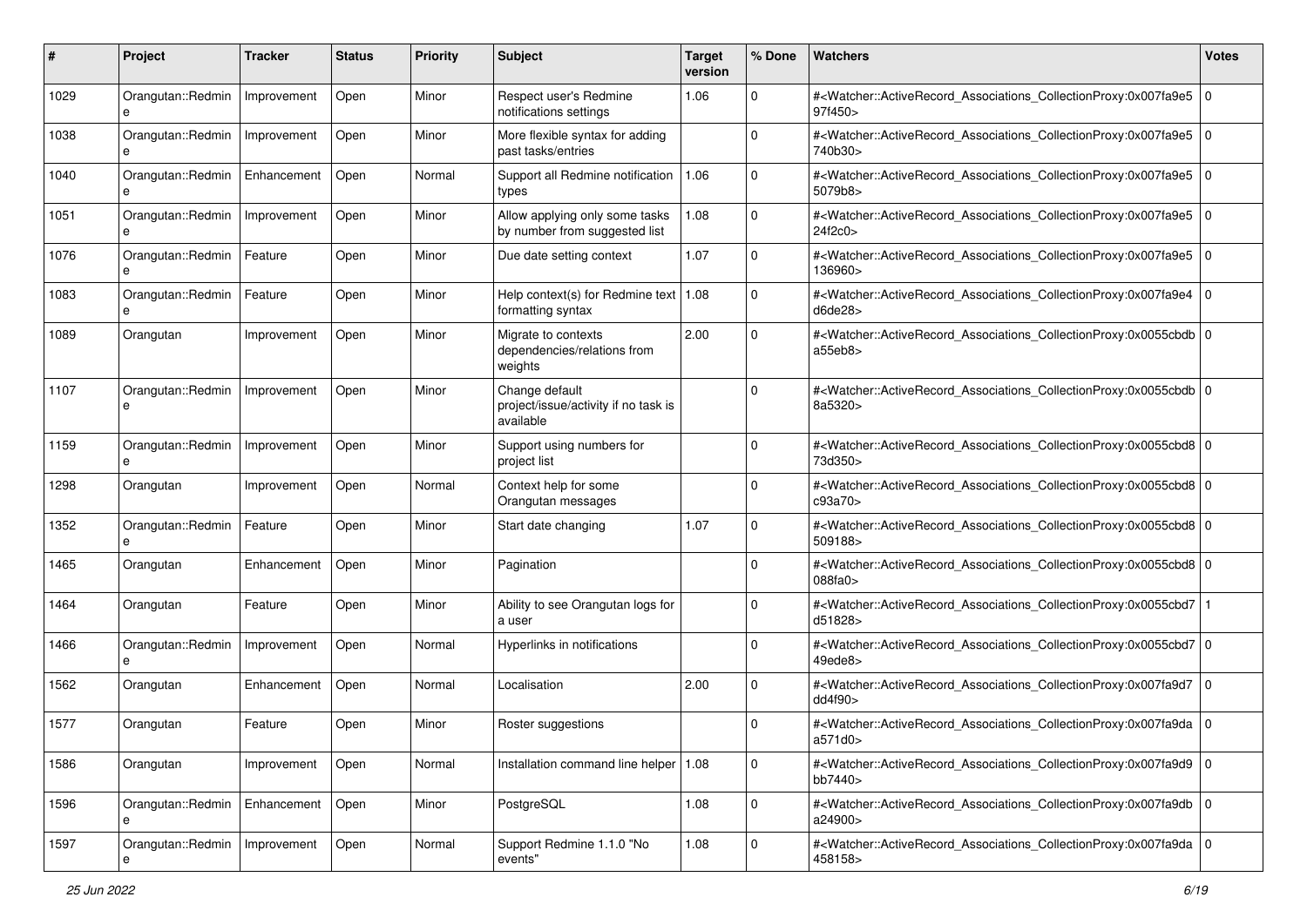| #    | Project                      | <b>Tracker</b> | <b>Status</b> | <b>Priority</b> | <b>Subject</b>                                                        | <b>Target</b><br>version | % Done      | <b>Watchers</b>                                                                                                                                           | <b>Votes</b> |
|------|------------------------------|----------------|---------------|-----------------|-----------------------------------------------------------------------|--------------------------|-------------|-----------------------------------------------------------------------------------------------------------------------------------------------------------|--------------|
| 1600 | Orangutan                    | Enhancement    | Open          | Minor           | Change configuration file format                                      | 2.00                     | 0           | # <watcher::activerecord_associations_collectionproxy:0x007fa9d8 0<br=""  ="">d900b0&gt;</watcher::activerecord_associations_collectionproxy:0x007fa9d8>  |              |
| 1602 | Orangutan::Redmin            | Improvement    | Open          | Major           | Textile support                                                       | 1.07                     | $\Omega$    | # <watcher::activerecord_associations_collectionproxy:0x007fa9d9 0<br=""  ="">c34850&gt;</watcher::activerecord_associations_collectionproxy:0x007fa9d9>  |              |
| 1603 | Orangutan                    | Feature        | Open          | Minor           | MegaHAL                                                               |                          | $\Omega$    | # <watcher::activerecord_associations_collectionproxy:0x007fa9da<br>14ca18&gt;</watcher::activerecord_associations_collectionproxy:0x007fa9da<br>         |              |
| 1604 | Orangutan::Redmin<br>e       | Improvement    | Open          | Normal          | Notify also about other<br>important events on subscribed<br>projects | 1.06                     | $\Omega$    | # <watcher::activerecord_associations_collectionproxy:0x007fa9d8<br>41f670&gt;</watcher::activerecord_associations_collectionproxy:0x007fa9d8<br>         | l O          |
| 1609 | Orangutan::Redmin<br>e       | Improvement    | Open          | Normal          | Use text similarity score when<br>suggesting renaming or<br>replacing | 1.07                     | $\mathbf 0$ | # <watcher::activerecord_associations_collectionproxy:0x007fa9d8 0<br="">3af258&gt;</watcher::activerecord_associations_collectionproxy:0x007fa9d8>       |              |
| 1613 | Orangutan::Redmin<br>e       | Bug            | Open          | Normal          | Guarantee that a notification will<br>come to end user                | 1.08                     | $\mathbf 0$ | # <watcher::activerecord_associations_collectionproxy:0x007fa9d9<br>5614b0&gt;</watcher::activerecord_associations_collectionproxy:0x007fa9d9<br>         |              |
| 1614 | Orangutan                    | Feature        | Open          | Minor           | <b>AIML</b>                                                           |                          | $\Omega$    | # <watcher::activerecord_associations_collectionproxy:0x007fa9db<br>b12b28&gt;</watcher::activerecord_associations_collectionproxy:0x007fa9db<br>         | l O          |
| 1615 | Orangutan::Redmin            | Improvement    | Open          | Minor           | Notify assignee when new<br>watcher is added                          | 1.06                     | $\Omega$    | # <watcher::activerecord_associations_collectionproxy:0x007fa9d8<br>82fbe8&gt;</watcher::activerecord_associations_collectionproxy:0x007fa9d8<br>         |              |
| 1616 | Orangutan::Redmin            | Enhancement    | Open          | Normal          | Redmine notification for<br>changes made in Orangutan                 | 1.08                     | 0           | # <watcher::activerecord_associations_collectionproxy:0x007fa9da<br>a23e70&gt;</watcher::activerecord_associations_collectionproxy:0x007fa9da<br>         |              |
| 1618 | Orangutan                    | Enhancement    | Open          | Minor           | Support subrequests in single<br>request message                      | 2.00                     | $\mathbf 0$ | # <watcher::activerecord_associations_collectionproxy:0x007fa9da<br>bc31e0</watcher::activerecord_associations_collectionproxy:0x007fa9da<br>             |              |
| 1619 | Orangutan                    | Feature        | Open          | Minor           | Avatar                                                                |                          | $\Omega$    | # <watcher::activerecord_associations_collectionproxy:0x007fa9d9 2<br="">5f9b70&gt;</watcher::activerecord_associations_collectionproxy:0x007fa9d9>       |              |
| 1620 | Orangutan                    | Improvement    | Open          | Normal          | Fix foreign handlers API                                              | 2.00                     | $\Omega$    | # <watcher::activerecord_associations_collectionproxy:0x007fa9da 0<br=""  ="">b77150&gt;</watcher::activerecord_associations_collectionproxy:0x007fa9da>  |              |
| 1624 | Orangutan                    | Enhancement    | Open          | Normal          | ChiliProject support                                                  |                          | $\Omega$    | # <watcher::activerecord_associations_collectionproxy:0x007fa9d8 0<br="">2b2d50&gt;</watcher::activerecord_associations_collectionproxy:0x007fa9d8>       |              |
| 1638 | Orangutan                    | Feature        | Open          | Major           | Orangutan bug reporting                                               |                          | $\mathbf 0$ | # <watcher::activerecord_associations_collectionproxy:0x007fa9da 0<br=""  ="">942ba0&gt;</watcher::activerecord_associations_collectionproxy:0x007fa9da>  |              |
| 1678 | Orangutan::Redmin            | Improvement    | Open          | Normal          | Suggest changing issue when<br>default issue is closed                | 1.07                     | $\Omega$    | # <watcher::activerecord_associations_collectionproxy:0x007fa9db<br>2dbbf8&gt;</watcher::activerecord_associations_collectionproxy:0x007fa9db<br>         | $\mathbf 0$  |
| 1680 | Orangutan::Redmin   Bug<br>е |                | Open          | Normal          | <b>Cancelling Comment context</b>                                     |                          | $\Omega$    | # <watcher::activerecord_associations_collectionproxy:0x007fa9daf 0<br=""  ="">02720&gt;</watcher::activerecord_associations_collectionproxy:0x007fa9daf> |              |
| 1682 | Orangutan                    | Improvement    | Open          | Normal          | Take into account if time<br>tracking module is enabled               | 1.06                     | $\mathbf 0$ | # <watcher::activerecord_associations_collectionproxy:0x007fa9da 0<br=""  ="">b92298&gt;</watcher::activerecord_associations_collectionproxy:0x007fa9da>  |              |
| 1687 | Meta                         | Feature        | Open          | Normal          | Global Meta tags, Meta tags per<br>project and per page               |                          | $\mathbf 0$ | # <watcher::activerecord_associations_collectionproxy:0x007fa9db 0<br="">3a87c0&gt;</watcher::activerecord_associations_collectionproxy:0x007fa9db>       |              |
| 1695 | Sidebar Content              | Feature        | Open          | Normal          | Multiple contents                                                     | 0.2.0                    | $\mathbf 0$ | # <watcher::activerecord_associations_collectionproxy:0x007fa9d9 0<br="">3a90f0&gt;</watcher::activerecord_associations_collectionproxy:0x007fa9d9>       |              |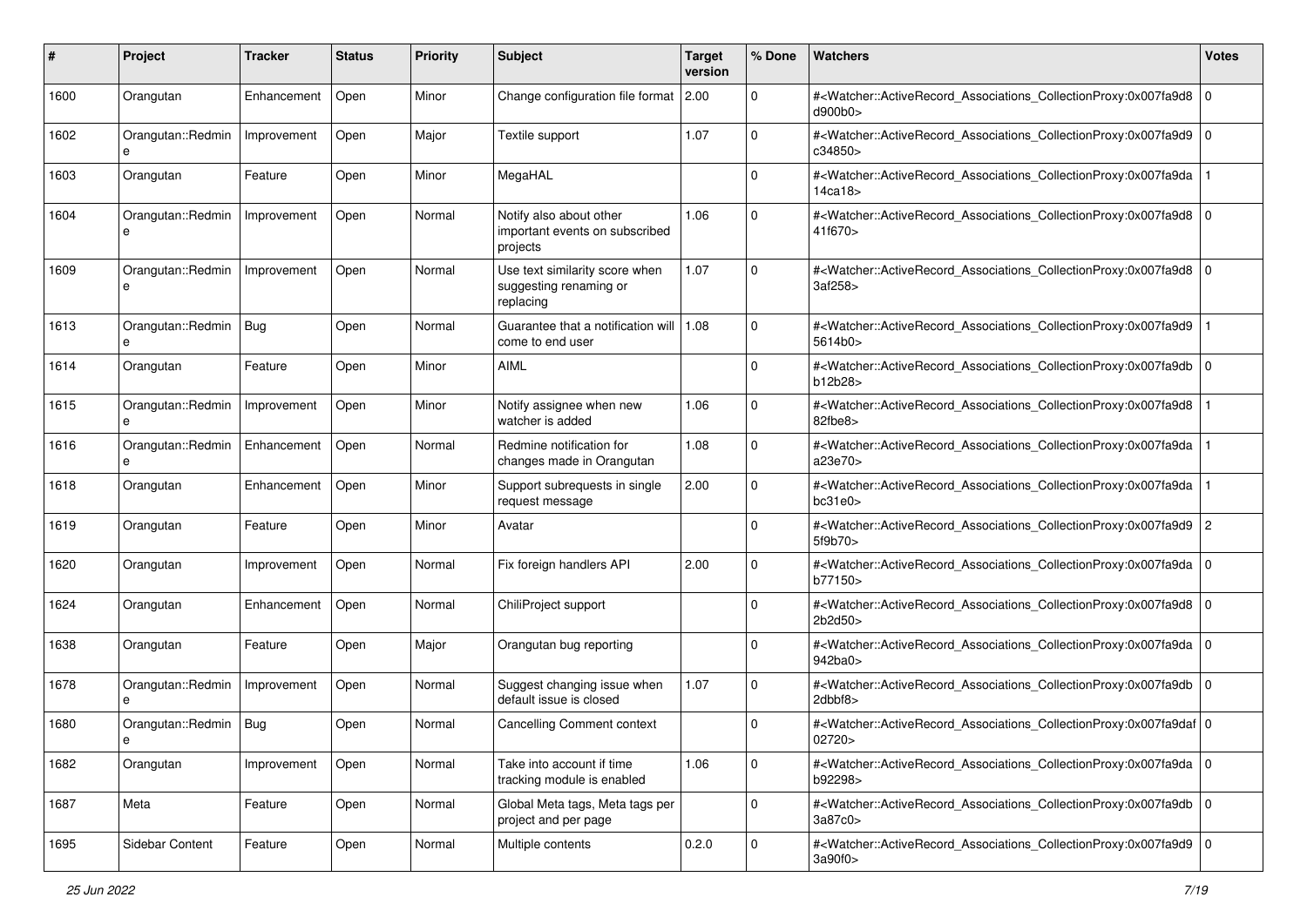| #    | Project                           | <b>Tracker</b> | <b>Status</b> | <b>Priority</b> | <b>Subject</b>                                          | <b>Target</b><br>version | % Done      | <b>Watchers</b>                                                                                                                                          | <b>Votes</b> |
|------|-----------------------------------|----------------|---------------|-----------------|---------------------------------------------------------|--------------------------|-------------|----------------------------------------------------------------------------------------------------------------------------------------------------------|--------------|
| 1704 | Orangutan::Redmin<br>$\mathbf{a}$ | Enhancement    | Open          | Minor           | Notify about votes                                      | 1.06                     | $\Omega$    | # <watcher::activerecord_associations_collectionproxy:0x007fa9da  <br="">805be8&gt;</watcher::activerecord_associations_collectionproxy:0x007fa9da>      | $\mathbf 0$  |
| 1720 | CD-Index                          | Feature        | Open          | Minor           | Man page for cdindex                                    |                          | $\Omega$    | # <watcher::activerecord 0<br="" associations="" collectionproxy:0x007fa9db=""  ="">36e0e8&gt;</watcher::activerecord>                                   |              |
| 1721 | CD-Index                          | Feature        | Open          | Minor           | Man page for cdfind                                     |                          | $\Omega$    | # <watcher::activerecord_associations_collectionproxy:0x007fa9d8<br>83fd68&gt;</watcher::activerecord_associations_collectionproxy:0x007fa9d8<br>        | $\mathbf 0$  |
| 1722 | CD-Index                          | Feature        | Open          | Major           | Separate common code into<br>library                    |                          | $\Omega$    | # <watcher::activerecord_associations_collectionproxy:0x007fa9d8 0<br=""  ="">c708b0&gt;</watcher::activerecord_associations_collectionproxy:0x007fa9d8> |              |
| 1723 | CD-Index                          | Feature        | Open          | Normal          | PHP module                                              |                          | $\Omega$    | # <watcher::activerecord associations="" collectionproxy:0x007fa9d8<br="">c06e10</watcher::activerecord>                                                 | $\mathbf 0$  |
| 1733 | CD-Index                          | Feature        | Open          | Normal          | Put more info about the media<br>into header            |                          | $\Omega$    | # <watcher::activerecord associations="" collectionproxy:0x007fa9db<br="">bc83b0<sub>&gt;</sub></watcher::activerecord>                                  | $\mathbf 0$  |
| 1736 | CD-Index                          | Feature        | Open          | Normal          | Command-line options and<br>environmental variables     |                          | $\Omega$    | # <watcher::activerecord_associations_collectionproxy:0x007fa9d8 0<br=""  ="">3e72c0&gt;</watcher::activerecord_associations_collectionproxy:0x007fa9d8> |              |
| 1739 | CD-Index                          | Feature        | Open          | Normal          | Debian package                                          |                          | $\Omega$    | # <watcher::activerecord_associations_collectionproxy:0x007fa9dbf  <br="">1e4d8</watcher::activerecord_associations_collectionproxy:0x007fa9dbf>         |              |
| 1763 | <b>SCM Creator</b><br>(+Github)   | Bug            | Open          | Normal          | "Create repository" button<br>hiding is too restrictive |                          | $\Omega$    | # <watcher::activerecord 0<br="" associations="" collectionproxy:0x007fa9da=""  ="">7236d0&gt;</watcher::activerecord>                                   |              |
| 1771 | Sidebar Content                   | Feature        | Open          | Normal          | Global contents                                         | 0.2.0                    | $\Omega$    | # <watcher::activerecord 0<br="" associations="" collectionproxy:0x007fa9d8=""  ="">801bd0&gt;</watcher::activerecord>                                   |              |
| 1784 | Hooks Manager                     | Feature        | Open          | Normal          | Support per-project Ads                                 |                          | $\Omega$    | # <watcher::activerecord_associations_collectionproxy:0x007fa9d9 0<br=""  ="">5b0f60&gt;</watcher::activerecord_associations_collectionproxy:0x007fa9d9> |              |
| 1796 | Projects                          | Feature        | Open          | Normal          | Translations helper                                     |                          | $\Omega$    | # <watcher::activerecord_associations_collectionproxy:0x007fa9db  <br="">6f9cd0&gt;</watcher::activerecord_associations_collectionproxy:0x007fa9db>      | $\mathbf 0$  |
| 1812 | <b>Author Box</b>                 | Feature        | Open          | Normal          | Custom fields support                                   | 1.0.0                    | $\Omega$    | # <watcher::activerecord 0<br="" associations="" collectionproxy:0x007fa9d9=""  ="">3fdbf0</watcher::activerecord>                                       |              |
| 1829 | Projects                          | Feature        | Open          | Normal          | A project generator from<br>templates                   |                          | $\mathbf 0$ | # <watcher::activerecord_associations_collectionproxy:0x007fa9d8<br>e5c8e0</watcher::activerecord_associations_collectionproxy:0x007fa9d8<br>            | $\mathbf 0$  |
| 1837 | Projects                          | Feature        | Open          | Insignificant   | Andriy is now working on                                |                          | $\Omega$    | # <watcher::activerecord 0<br="" associations="" collectionproxy:0x007fa9d8=""  ="">0a17a0&gt;</watcher::activerecord>                                   |              |
| 1846 | Advertising                       | Feature        | Open          | Minor           | Page configuration                                      | 0.3.0                    | $\Omega$    | # <watcher::activerecord 0<br="" associations="" collectionproxy:0x007fa9da=""  ="">7c0110&gt;</watcher::activerecord>                                   |              |
| 1853 | Projects                          | Support        | Open          | Normal          | Customizer                                              |                          | $\Omega$    | # <watcher::activerecord 0<br="" associations="" collectionproxy:0x007fa9d8=""  ="">e2f160&gt;</watcher::activerecord>                                   |              |
| 1858 | <b>SCM Creator</b><br>(+Github)   | Feature        | Open          | Normal          | New Wiki/Textile macro                                  |                          | $\Omega$    | # <watcher::activerecord_associations_collectionproxy:0x007fa9d9<br>2c1610&gt;</watcher::activerecord_associations_collectionproxy:0x007fa9d9<br>        | $\mathbf 0$  |
| 1881 | <b>Extended Fields</b>            | Feature        | Open          | Insignificant   | Support wiki toolbar for "Default<br>value"             |                          | $\Omega$    | # <watcher::activerecord_associations_collectionproxy:0x007fa9d9 0<br=""  ="">5b7860&gt;</watcher::activerecord_associations_collectionproxy:0x007fa9d9> |              |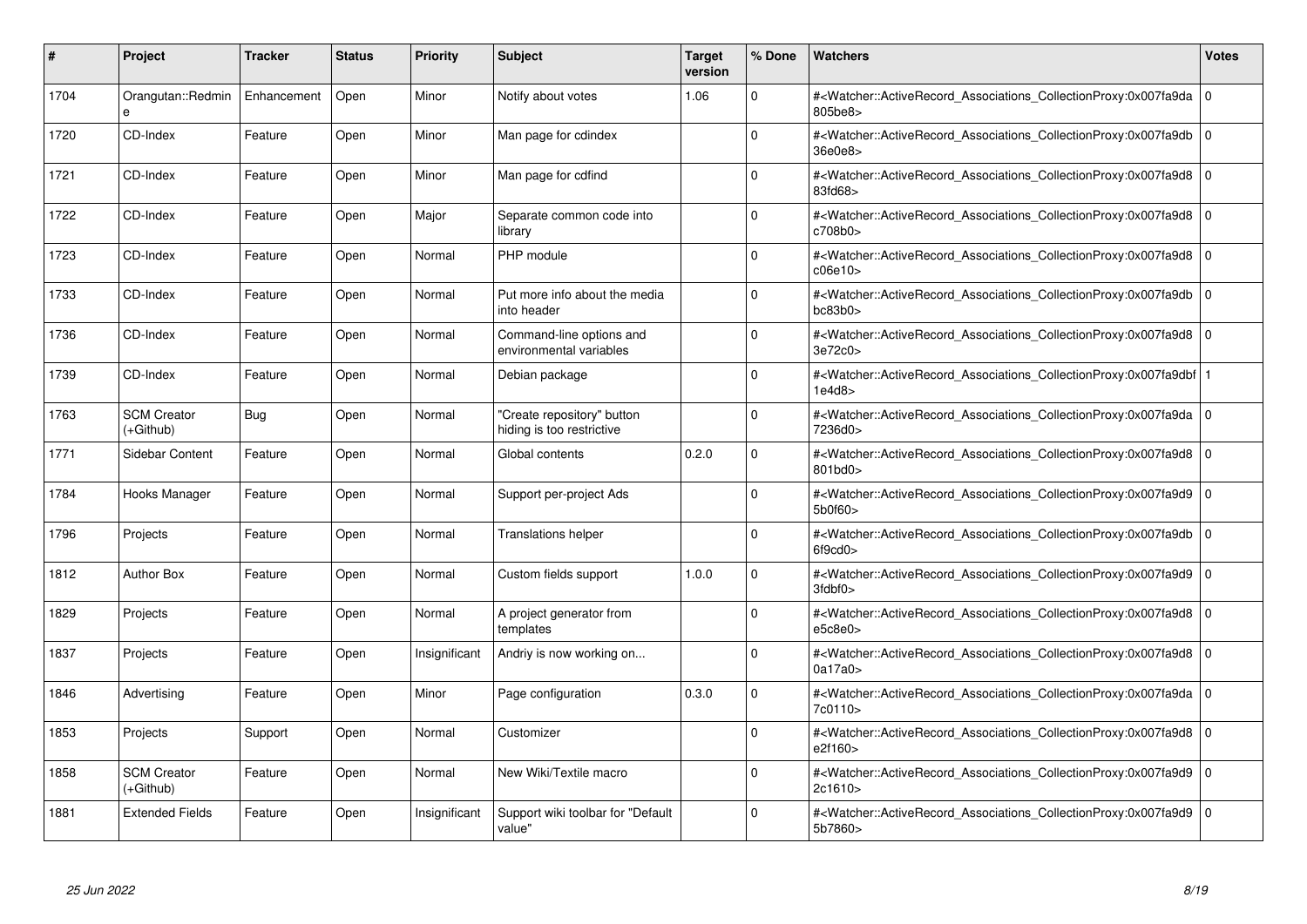| #    | Project                | <b>Tracker</b> | <b>Status</b> | <b>Priority</b> | <b>Subject</b>                          | <b>Target</b><br>version | % Done   | <b>Watchers</b>                                                                                                                                          | <b>Votes</b> |
|------|------------------------|----------------|---------------|-----------------|-----------------------------------------|--------------------------|----------|----------------------------------------------------------------------------------------------------------------------------------------------------------|--------------|
| 1888 | Orangutan::Redmin      | Feature        | Open          | Normal          | Reuse past tasks                        |                          | $\Omega$ | # <watcher::activerecord associations="" collectionproxy:0x007fa9d9<br="">e02790&gt;</watcher::activerecord>                                             | $\mathbf 0$  |
| 1893 | Orangutan              | Enhancement    | Open          | Minor           | Twitter monkey                          |                          | $\Omega$ | # <watcher::activerecord 0<br="" associations="" collectionproxy:0x007fa9db=""  ="">1e1b08&gt;</watcher::activerecord>                                   |              |
| 1905 | Orangutan              | Feature        | Open          | Normal          | <b>SCM</b> monkey                       |                          | $\Omega$ | # <watcher::activerecord_associations_collectionproxy:0x007fa9db<br>a2f788&gt;</watcher::activerecord_associations_collectionproxy:0x007fa9db<br>        | $\Omega$     |
| 1921 | Orangutan              | Enhancement    | Open          | Minor           | <b>RSS monkey</b>                       |                          | $\Omega$ | # <watcher::activerecord_associations_collectionproxy:0x007fa9d8 0<br="">79fbd8</watcher::activerecord_associations_collectionproxy:0x007fa9d8>          |              |
| 1947 | <b>Extended Fields</b> | Feature        | Open          | Normal          | Visible for admins only                 |                          | $\Omega$ | # <watcher::activerecord_associations_collectionproxy:0x007fa9da 0<br=""  ="">317b68&gt;</watcher::activerecord_associations_collectionproxy:0x007fa9da> |              |
| 1948 | Projects               | Feature        | Open          | Minor           | Testimonials / Used by                  |                          | $\Omega$ | # <watcher::activerecord_associations_collectionproxy:0x007fa9db  <br="">9221b0&gt;</watcher::activerecord_associations_collectionproxy:0x007fa9db>      | $\Omega$     |
| 1963 | Projects               | Feature        | Open          | Minor           | lssues/messages count                   |                          | $\Omega$ | # <watcher::activerecord 0<br="" associations="" collectionproxy:0x007fa9d9f=""  ="">2d9d0</watcher::activerecord>                                       |              |
| 1968 | Orangutan              | Feature        | Open          | Normal          | Creating a new issue                    | 1.06                     | $\Omega$ | # <watcher::activerecord_associations_collectionproxy:0x007fa9db 0<br=""  ="">4a2608&gt;</watcher::activerecord_associations_collectionproxy:0x007fa9db> |              |
| 1969 | Projects               | Improvement    | Open          | Normal          | Vote plugin                             |                          | $\Omega$ | # <watcher::activerecord 0<br="" associations="" collectionproxy:0x007fa9da="">5ee0a8&gt;</watcher::activerecord>                                        |              |
| 1970 | <b>Contact Form</b>    | Feature        | Open          | Minor           | Contact link                            |                          | $\Omega$ | # <watcher::activerecord 0<br="" associations="" collectionproxy:0x007fa9d8=""  ="">d85278&gt;</watcher::activerecord>                                   |              |
| 1977 | <b>WikiNG</b>          | Feature        | Open          | Normal          | Conditional macro for users &<br>groups |                          | $\Omega$ | # <watcher::activerecord associations="" collectionproxy:0x007fa9db<br="">80e620&gt;</watcher::activerecord>                                             | $\sqrt{2}$   |
| 1981 | Subscription           | Feature        | Open          | Normal          | Site-wide notifications                 |                          | $\Omega$ | # <watcher::activerecord associations="" collectionproxy:0x007fa9db<br="">cd4f60&gt;</watcher::activerecord>                                             |              |
| 1982 | Role Shift             | Feature        | Open          | Major           | Redmine.pm patch wanted                 |                          | $\Omega$ | # <watcher::activerecord associations="" collectionproxy:0x007fa9d9=""  <br="">62b3c8&gt;</watcher::activerecord>                                        | $\mathbf 0$  |
| 1983 | Role Shift             | Feature        | Open          | Major           | Default shifts                          |                          | $\Omega$ | # <watcher::activerecord_associations_collectionproxy:0x007fa9d7<br>e976a8&gt;</watcher::activerecord_associations_collectionproxy:0x007fa9d7<br>        | $\Omega$     |
| 1995 | <b>Extended Fields</b> | Feature        | Open          | Normal          | Checklist                               |                          | $\Omega$ | # <watcher::activerecord associations="" collectionproxy:0x007fa9db=""  <br="">e24028&gt;</watcher::activerecord>                                        | $\mathbf 0$  |
| 1997 | Download Button        | Feature        | Open          | Minor           | Project module                          |                          | $\Omega$ | # <watcher::activerecord_associations_collectionproxy:0x007fa9da 0<br=""  ="">dd7710&gt;</watcher::activerecord_associations_collectionproxy:0x007fa9da> |              |
| 2018 | <b>Extended Fields</b> | Feature        | Open          | Normal          | database query cutsom field<br>type     |                          | $\Omega$ | # <watcher::activerecord_associations_collectionproxy:0x007fa9db<br>0b24a8</watcher::activerecord_associations_collectionproxy:0x007fa9db<br>            |              |
| 2019 | <b>Extended Fields</b> | Feature        | Open          | Normal          | Custom field type web service           |                          | $\Omega$ | # <watcher::activerecord 0<br="" associations="" collectionproxy:0x007fa9da=""  ="">30cd80&gt;</watcher::activerecord>                                   |              |
| 2026 | <b>Extended Fields</b> | Feature        | Open          | Normal          | Sizing defaults for custom fields       |                          | $\Omega$ | # <watcher::activerecord_associations_collectionproxy:0x007fa9d8 0<br=""  ="">826318&gt;</watcher::activerecord_associations_collectionproxy:0x007fa9d8> |              |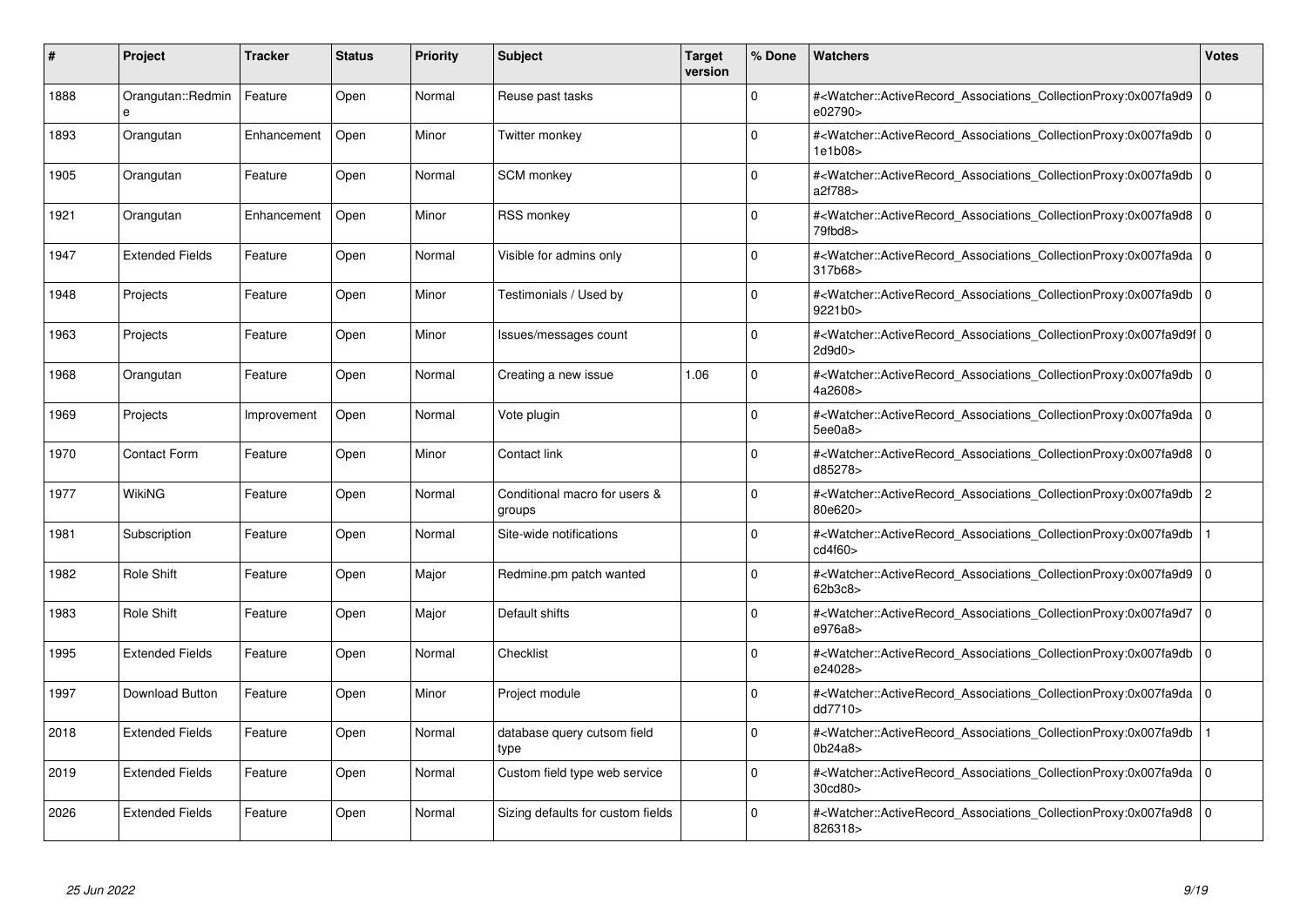| $\#$ | Project                           | <b>Tracker</b> | <b>Status</b> | <b>Priority</b> | <b>Subject</b>                                                                                                           | <b>Target</b><br>version | % Done      | Watchers                                                                                                                                                   | <b>Votes</b> |
|------|-----------------------------------|----------------|---------------|-----------------|--------------------------------------------------------------------------------------------------------------------------|--------------------------|-------------|------------------------------------------------------------------------------------------------------------------------------------------------------------|--------------|
| 2031 | Projects                          | Improvement    | Open          | Minor           | News sidebar                                                                                                             |                          | $\Omega$    | # <watcher::activerecord_associations_collectionproxy:0x007fa9d9f 0<br=""  ="">eefe0&gt;</watcher::activerecord_associations_collectionproxy:0x007fa9d9f>  |              |
| 2032 | Projects                          | Improvement    | Open          | Minor           | Quick way to submit Orangutan<br>omission                                                                                |                          | $\Omega$    | # <watcher::activerecord_associations_collectionproxy:0x007fa9da 0<br=""  ="">9ba038&gt;</watcher::activerecord_associations_collectionproxy:0x007fa9da>   |              |
| 2035 | Orangutan                         | Improvement    | Open          | Minor           | Direct communication between<br>a monkey and Orangutan                                                                   | 1.06                     | $\Omega$    | # <watcher::activerecord_associations_collectionproxy:0x007fa9d9 0<br=""  ="">924110&gt;</watcher::activerecord_associations_collectionproxy:0x007fa9d9>   |              |
| 2053 | <b>SCM Creator</b><br>(+Github)   | Feature        | Open          | Normal          | Set repository path according to<br>identifier when using multiple<br>repositories                                       |                          | $\mathbf 0$ | # <watcher::activerecord_associations_collectionproxy:0x007fa9da<br>4dcd18&gt;</watcher::activerecord_associations_collectionproxy:0x007fa9da<br>          |              |
| 2054 | Like Button                       | Feature        | Open          | Normal          | Add URL setting                                                                                                          |                          | 0           | # <watcher::activerecord_associations_collectionproxy:0x007fa9da<br>7db640&gt;</watcher::activerecord_associations_collectionproxy:0x007fa9da<br>          | l 0          |
| 2075 | <b>SCM Creator</b><br>$(+Github)$ | Feature        | Open          | Normal          | Make an option to fully<br>automate repository creation<br>without editing the URL field                                 |                          | 0           | # <watcher::activerecord_associations_collectionproxy:0x007fa9d9 2<br="">56c180&gt;</watcher::activerecord_associations_collectionproxy:0x007fa9d9>        |              |
| 2076 | WikiNG                            | Feature        | Open          | Insignificant   | <b>HTML Color preview</b>                                                                                                |                          | $\mathbf 0$ | # <watcher::activerecord_associations_collectionproxy:0x007fa9da 0<br=""  ="">e83128&gt;</watcher::activerecord_associations_collectionproxy:0x007fa9da>   |              |
| 2085 | <b>WikiNG</b>                     | Feature        | Open          | Normal          | Twitter status                                                                                                           |                          | $\Omega$    | # <watcher::activerecord_associations_collectionproxy:0x007fa9da 0<br=""  ="">d24cc8</watcher::activerecord_associations_collectionproxy:0x007fa9da>       |              |
| 2088 | <b>WikiNG</b>                     | Enhancement    | Open          | Normal          | Add WikiNG buttons<br>everywhere to the editing<br>toolbar                                                               |                          | O           | # <watcher::activerecord_associations_collectionproxy:0x007fa9db<br>464b00&gt;</watcher::activerecord_associations_collectionproxy:0x007fa9db<br>          |              |
| 2105 | <b>SCM Creator</b><br>$(+Github)$ | Feature        | Open          | Normal          | Integrate with existing scm<br>system                                                                                    |                          | $\Omega$    | # <watcher::activerecord_associations_collectionproxy:0x007fa9da 0<br=""  ="">81f8e0&gt;</watcher::activerecord_associations_collectionproxy:0x007fa9da>   |              |
| 2107 | <b>Extended Fields</b>            | Support        | Open          | Normal          | WiKi formatting support to<br>custom field                                                                               |                          | $\mathbf 0$ | # <watcher::activerecord_associations_collectionproxy:0x007fa9daf 0<br=""  ="">1e628&gt;</watcher::activerecord_associations_collectionproxy:0x007fa9daf>  |              |
| 2109 | Sidebar Content                   | Feature        | Open          | Normal          | Sidebar for global pages, which<br>do not have one                                                                       | 0.2.0                    | $\mathbf 0$ | # <watcher::activerecord_associations_collectionproxy:0x007fa9da 0<br=""  ="">7b27b8&gt;</watcher::activerecord_associations_collectionproxy:0x007fa9da>   |              |
| 2111 | <b>SCM Creator</b><br>$(+Github)$ | Support        | Open          | Normal          | "Adding local repositories was<br>denied by the administrator"<br>message given when creating<br>SVN or Git repositories |                          | $\Omega$    | # <watcher::activerecord_associations_collectionproxy:0x007fa9db<br>11ed38&gt;</watcher::activerecord_associations_collectionproxy:0x007fa9db<br>          | l O          |
| 2114 | <b>Extended Fields</b>            | Feature        | Open          | Normal          | LDAP attributes for user custom<br>fields                                                                                |                          | $\mathbf 0$ | # <watcher::activerecord_associations_collectionproxy:0x007fa9db<br>aa<math>9f88</math></watcher::activerecord_associations_collectionproxy:0x007fa9db<br> | l 0          |
| 2117 | <b>Extended Fields</b>            | Feature        | Open          | Normal          | User list filter                                                                                                         |                          | $\mathbf 0$ | # <watcher::activerecord_associations_collectionproxy:0x007fa9db<br>8e4338&gt;</watcher::activerecord_associations_collectionproxy:0x007fa9db<br>          | l O          |
| 2132 | Download Button                   | Feature        | Open          | Normal          | Per version button                                                                                                       |                          | $\mathbf 0$ | # <watcher::activerecord_associations_collectionproxy:0x007fa9da 0<br=""  ="">2c93a0&gt;</watcher::activerecord_associations_collectionproxy:0x007fa9da>   |              |
| 2145 | Meta                              | Feature        | Open          | Normal          | Support Facebook publishing<br>through Graph API                                                                         |                          | 0           | # <watcher::activerecord_associations_collectionproxy:0x007fa9da 0<br="">44e298&gt;</watcher::activerecord_associations_collectionproxy:0x007fa9da>        |              |
| 2148 | Meta                              | Feature        | Open          | Normal          | Cache meta tags                                                                                                          |                          | 0           | # <watcher::activerecord_associations_collectionproxy:0x007fa9db 0<br=""  ="">519d98&gt;</watcher::activerecord_associations_collectionproxy:0x007fa9db>   |              |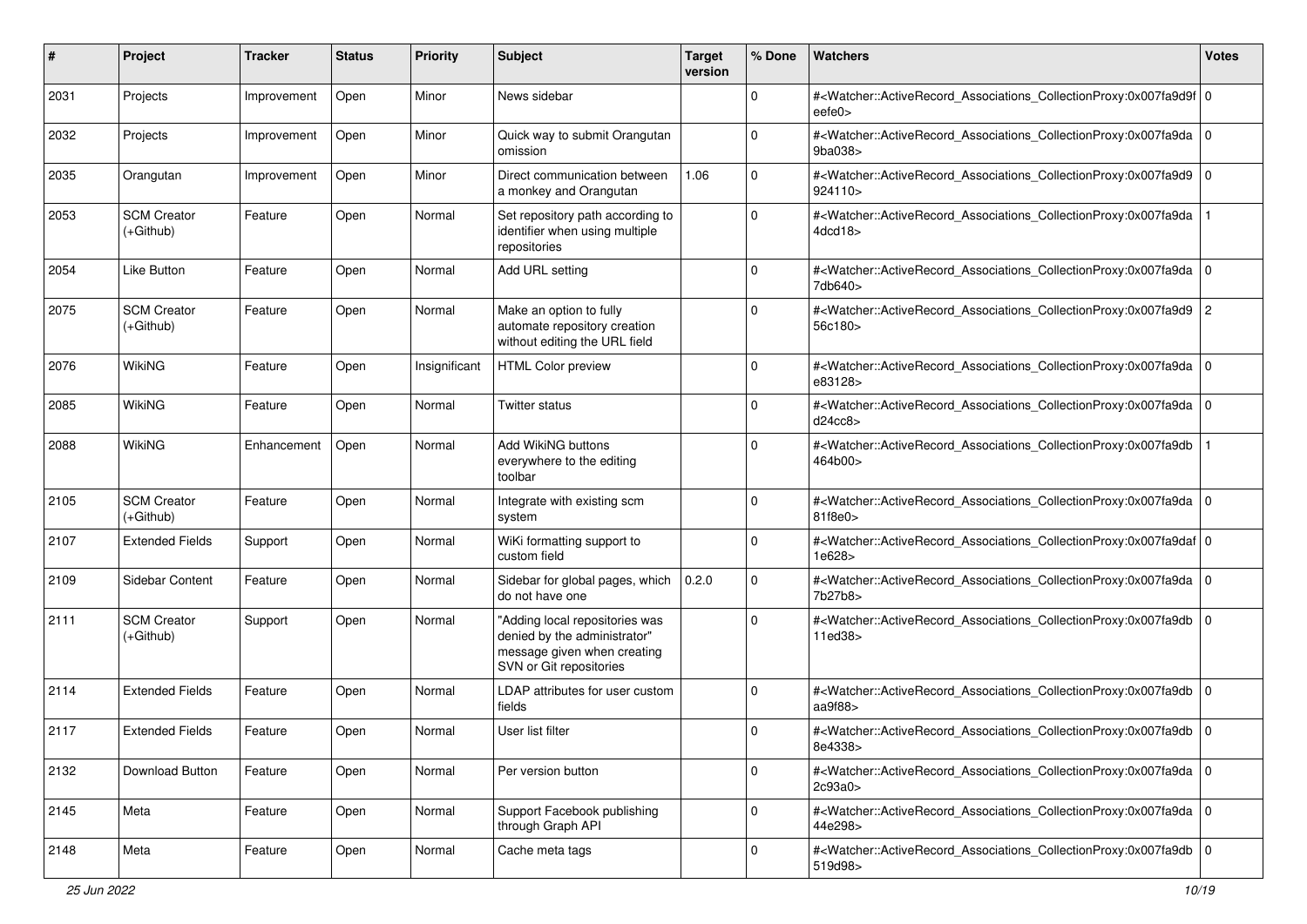| #    | <b>Project</b>                  | <b>Tracker</b> | <b>Status</b> | <b>Priority</b> | <b>Subject</b>                                                    | <b>Target</b><br>version | % Done   | <b>Watchers</b>                                                                                                                                          | <b>Votes</b> |
|------|---------------------------------|----------------|---------------|-----------------|-------------------------------------------------------------------|--------------------------|----------|----------------------------------------------------------------------------------------------------------------------------------------------------------|--------------|
| 2157 | Projects                        | Feature        | Open          | Normal          | Short activity messages                                           |                          | $\Omega$ | # <watcher::activerecord associations="" collectionproxy:0x007fa9da=""  <br="">6e1a00&gt;</watcher::activerecord>                                        | $\mathbf 0$  |
| 2165 | Download Button                 | <b>Bug</b>     | Open          | Major           | Error in email                                                    | 0.1.1                    | $\Omega$ | # <watcher::activerecord associations="" collectionproxy:0x007fa9d9=""  <br="">446da0&gt;</watcher::activerecord>                                        | $\mathbf 0$  |
| 2168 | <b>Extended Fields</b>          | Feature        | Open          | Minor           | Grouping form elements                                            |                          | $\Omega$ | # <watcher::activerecord_associations_collectionproxy:0x007fa9db<br>a57d50&gt;</watcher::activerecord_associations_collectionproxy:0x007fa9db<br>        | $\Omega$     |
| 2170 | <b>Contact Form</b>             | Feature        | Open          | Minor           | Optional email format validation                                  |                          | $\Omega$ | # <watcher::activerecord_associations_collectionproxy:0x007fa9d8 0<br="">367b88&gt;</watcher::activerecord_associations_collectionproxy:0x007fa9d8>      |              |
| 2186 | <b>Extended Fields</b>          | Feature        | Open          | Minor           | <b>Custom DateTime Field</b>                                      |                          | $\Omega$ | # <watcher::activerecord_associations_collectionproxy:0x007fa9d9<br>a24c40&gt;</watcher::activerecord_associations_collectionproxy:0x007fa9d9<br>        | $\mathbf 0$  |
| 2196 | <b>Extended Fields</b>          | Support        | Open          | Normal          | Default values for "Wiki text"<br>custom fields not being applied |                          | $\Omega$ | # <watcher::activerecord_associations_collectionproxy:0x007fa9db 0<br=""  ="">58d928&gt;</watcher::activerecord_associations_collectionproxy:0x007fa9db> |              |
| 2210 | Hooks Manager                   | Feature        | Open          | Normal          | Sidebar access from other<br>hooks                                |                          | $\Omega$ | # <watcher::activerecord 0<br="" associations="" collectionproxy:0x007fa9dbf=""  ="">710c0</watcher::activerecord>                                       |              |
| 2219 | <b>Project Sections</b>         | Feature        | Open          | Normal          | Wiki rule for section                                             |                          | $\Omega$ | # <watcher::activerecord_associations_collectionproxy:0x007fa9d8 0<br=""  ="">ed9bb0&gt;</watcher::activerecord_associations_collectionproxy:0x007fa9d8> |              |
| 2223 | <b>Extended Fields</b>          | Feature        | Open          | Normal          | Linked list custom field                                          |                          | $\Omega$ | # <watcher::activerecord associations="" collectionproxy:0x007fa9db<br="">98fd78&gt;</watcher::activerecord>                                             | $\mathbf 0$  |
| 2237 | <b>Contact Form</b>             | Bug            | Open          | Normal          | Spam protection (looks like<br>0.1.0 is spam prone)               |                          | $\Omega$ | # <watcher::activerecord associations="" collectionproxy:0x007fa9d8=""  <br="">77dab0&gt;</watcher::activerecord>                                        | $\mathbf 0$  |
| 2245 | RedWord                         | Improvement    | Open          | Normal          | Hellip in project titles                                          |                          | $\Omega$ | # <watcher::activerecord_associations_collectionproxy:0x007fa9d8 0<br=""  ="">7025b8&gt;</watcher::activerecord_associations_collectionproxy:0x007fa9d8> |              |
| 2246 | <b>RedPress</b>                 | Feature        | Open          | Normal          | Wiki syntax for blog posts                                        |                          | $\Omega$ | # <watcher::activerecord associations="" collectionproxy:0x007fa9db=""  <br="">451a78&gt;</watcher::activerecord>                                        | $\mathbf 0$  |
| 2247 | <b>RedPress</b>                 | Improvement    | Open          | Normal          | Redirect back after logout                                        |                          | $\Omega$ | # <watcher::activerecord 0<br="" associations="" collectionproxy:0x007fa9da=""  ="">e95760&gt;</watcher::activerecord>                                   |              |
| 2248 | <b>RedPress</b>                 | Feature        | Open          | Normal          | Latest blog posts in Redmine                                      |                          | $\Omega$ | # <watcher::activerecord_associations_collectionproxy:0x007fa9d8  <br="">86cc50&gt;</watcher::activerecord_associations_collectionproxy:0x007fa9d8>      | $\Omega$     |
| 2250 | WikiNG                          | Support        | Open          | Normal          | Textilizable fix in Redmine                                       |                          | $\Omega$ | # <watcher::activerecord 0<br="" associations="" collectionproxy:0x007fa9daf=""  ="">c9668&gt;</watcher::activerecord>                                   |              |
| 2271 | Meta                            | Feature        | Open          | Normal          | Default image for<br>OpenGraph/Twitter Cards                      |                          | $\Omega$ | # <watcher::activerecord_associations_collectionproxy:0x007fa9d9  <br="">c097e0&gt;</watcher::activerecord_associations_collectionproxy:0x007fa9d9>      | $\mathbf 0$  |
| 2291 | <b>SCM Creator</b><br>(+Github) | Feature        | Open          | Normal          | Creator interface needs to be<br>simplified                       |                          | $\Omega$ | # <watcher::activerecord_associations_collectionproxy:0x007fa9da 0<br=""  ="">c5e9d8&gt;</watcher::activerecord_associations_collectionproxy:0x007fa9da> |              |
| 2293 | WikiNG                          | Enhancement    | Open          | Minor           | Extended user column                                              |                          | $\Omega$ | # <watcher::activerecord associations="" collectionproxy:0x007fa9d9<br="">522da0&gt;</watcher::activerecord>                                             | $\mathbf 0$  |
| 2303 | Meta                            | Feature        | Open          | Normal          | Improve internal API                                              |                          | $\Omega$ | # <watcher::activerecord_associations_collectionproxy:0x007fa9d8 0<br=""  ="">6d62b0&gt;</watcher::activerecord_associations_collectionproxy:0x007fa9d8> |              |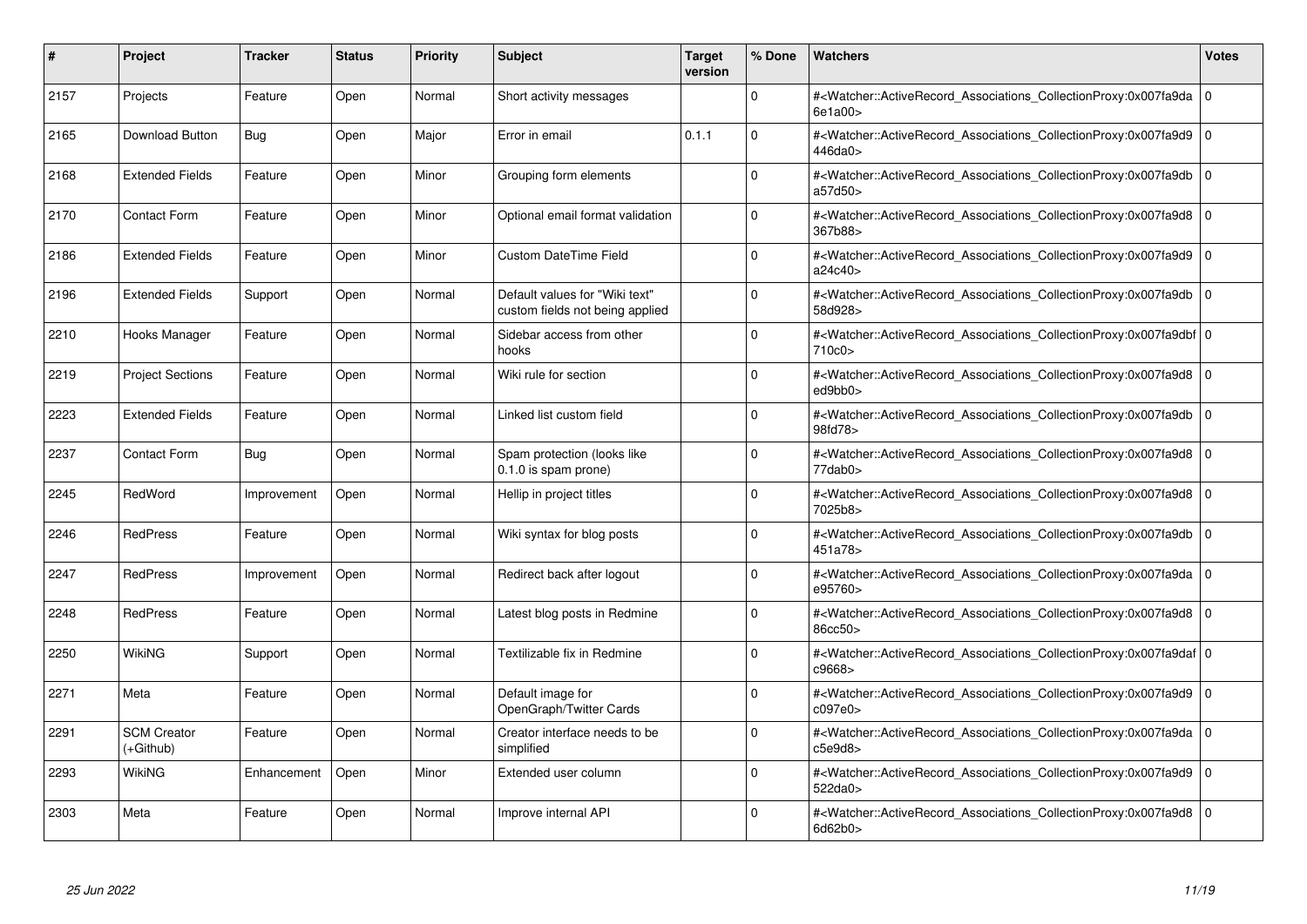| #    | Project                           | <b>Tracker</b> | <b>Status</b> | <b>Priority</b> | <b>Subject</b>                                                                | <b>Target</b><br>version | % Done      | Watchers                                                                                                                                                 | <b>Votes</b> |
|------|-----------------------------------|----------------|---------------|-----------------|-------------------------------------------------------------------------------|--------------------------|-------------|----------------------------------------------------------------------------------------------------------------------------------------------------------|--------------|
| 2304 | Meta                              | Support        | Open          | Normal          | Ask Redmine guys to add hooks<br>to the core                                  |                          | 0           | # <watcher::activerecord_associations_collectionproxy:0x007fa9db<br>d3b580&gt;</watcher::activerecord_associations_collectionproxy:0x007fa9db<br>        | l O          |
| 2313 | Download Button                   | <b>Bug</b>     | Open          | Normal          | Emails include the Download<br>"button" with relative link                    |                          | $\Omega$    | # <watcher::activerecord_associations_collectionproxy:0x007fa9d9 0<br=""  ="">e0eb30&gt;</watcher::activerecord_associations_collectionproxy:0x007fa9d9> |              |
| 2319 | <b>Extended Fields</b>            | <b>Bug</b>     | Open          | Normal          | Incompatible with<br>rt_custom_field?                                         | 0.2.4                    | $\Omega$    | # <watcher::activerecord_associations_collectionproxy:0x007fa9db<br>2d03c0</watcher::activerecord_associations_collectionproxy:0x007fa9db<br>            | l O          |
| 2334 | <b>SCM Creator</b><br>$(+Github)$ | <b>Bug</b>     | Open          | Normal          | Github API does not load                                                      | 0.5.1                    | $\mathbf 0$ | # <watcher::activerecord 0<br="" associations="" collectionproxy:0x007fa9daf="">2b4e0</watcher::activerecord>                                            |              |
| 2326 | <b>SCM Creator</b><br>$(+Github)$ | Bug            | Open          | Normal          | redmine_scm is incompatible<br>with redmine_git_hosting now?                  | 0.5.1                    | $\Omega$    | # <watcher::activerecord 0<br="" associations="" collectionproxy:0x007fa9da="">6a68b0</watcher::activerecord>                                            |              |
| 2343 | <b>SCM Creator</b><br>$(+Github)$ | <b>Bug</b>     | Open          | Major           | Internal error when creating<br>projects having a List format<br>custom field | 0.5.1                    | $\Omega$    | # <watcher::activerecord_associations_collectionproxy:0x007fa9d8 0<br=""  ="">c953b8&gt;</watcher::activerecord_associations_collectionproxy:0x007fa9d8> |              |
| 2348 | <b>Extended Fields</b>            | <b>Bug</b>     | Open          | Normal          | Buggy implementation at<br>list.html.erb                                      | 0.2.4                    | $\Omega$    | # <watcher::activerecord_associations_collectionproxy:0x007fa9db<br>be0410&gt;</watcher::activerecord_associations_collectionproxy:0x007fa9db<br>        | l 0          |
| 2349 | <b>Extended Fields</b>            | <b>Bug</b>     | Open          | Critical        | Redmine Bulk edit doesn't work<br>when extended_field plugin is<br>installed  | 0.2.4                    | $\Omega$    | # <watcher::activerecord_associations_collectionproxy:0x007fa9da<br>3f7c68</watcher::activerecord_associations_collectionproxy:0x007fa9da<br>            | l O          |
| 2368 | RedWord                           | <b>Bug</b>     | Open          | Minor           | Next and prev links for<br>multi-page articles                                |                          | $\Omega$    | # <watcher::activerecord_associations_collectionproxy:0x007fa9d9 0<br=""  ="">3392f0&gt;</watcher::activerecord_associations_collectionproxy:0x007fa9d9> |              |
| 2369 | Meta                              | Feature        | Open          | Normal          | Rich snippets for software apps                                               |                          | $\mathbf 0$ | # <watcher::activerecord_associations_collectionproxy:0x007fa9d9<br>3759d0&gt;</watcher::activerecord_associations_collectionproxy:0x007fa9d9<br>        | l O          |
| 2370 | Meta                              | Feature        | Open          | Normal          | Rich snippets for news                                                        |                          | $\Omega$    | # <watcher::activerecord_associations_collectionproxy:0x007fa9da<br>b8b100&gt;</watcher::activerecord_associations_collectionproxy:0x007fa9da<br>        | l O          |
| 2371 | Meta                              | Feature        | Open          | Normal          | Rich snippets for Wiki                                                        |                          | $\Omega$    | # <watcher::activerecord_associations_collectionproxy:0x007fa9d9 0<br=""  ="">cc84d8</watcher::activerecord_associations_collectionproxy:0x007fa9d9>     |              |
| 2372 | Meta                              | Feature        | Open          | Normal          | Microdata for breadcrumbs                                                     |                          | $\Omega$    | # <watcher::activerecord_associations_collectionproxy:0x007fa9d9 0<br="">dfcf48</watcher::activerecord_associations_collectionproxy:0x007fa9d9>          |              |
| 2373 | Red-Andy                          | Feature        | Open          | Normal          | Replacement for Georgia?                                                      |                          | $\mathbf 0$ | # <watcher::activerecord_associations_collectionproxy:0x007fa9db<br>b7e238&gt;</watcher::activerecord_associations_collectionproxy:0x007fa9db<br>        | 10           |
| 2374 | <b>Extended Fields</b>            | Feature        | Open          | Normal          | Project Selection from a specific<br>branch of the project tree               |                          | $\Omega$    | # <watcher::activerecord_associations_collectionproxy:0x007fa9da<br>b24680&gt;</watcher::activerecord_associations_collectionproxy:0x007fa9da<br>        | l O          |
| 2383 | <b>Extended Fields</b>            | Feature        | Open          | Normal          | Multiselect for Project fields                                                |                          | $\Omega$    | # <watcher::activerecord_associations_collectionproxy:0x007fa9db 0<br=""  ="">1f1530&gt;</watcher::activerecord_associations_collectionproxy:0x007fa9db> |              |
| 2401 | <b>Project Sections</b>           | Improvement    | Open          | Normal          | Section support for Extended<br>Fields                                        |                          | $\mathbf 0$ | # <watcher::activerecord_associations_collectionproxy:0x007fa9db 0<br=""  ="">d66938&gt;</watcher::activerecord_associations_collectionproxy:0x007fa9db> |              |
| 2405 | Sidebar Content                   | Feature        | Open          | Minor           | Edit link for Wiki pages                                                      | 0.2.0                    | $\mathbf 0$ | # <watcher::activerecord_associations_collectionproxy:0x007fa9d8 0<br="">d71c28&gt;</watcher::activerecord_associations_collectionproxy:0x007fa9d8>      |              |
| 2406 | Projects                          | Feature        | Open          | Minor           | List of forks for projects                                                    |                          | $\Omega$    | # <watcher::activerecord 0<br="" associations="" collectionproxy:0x007fa9da="">63b240&gt;</watcher::activerecord>                                        |              |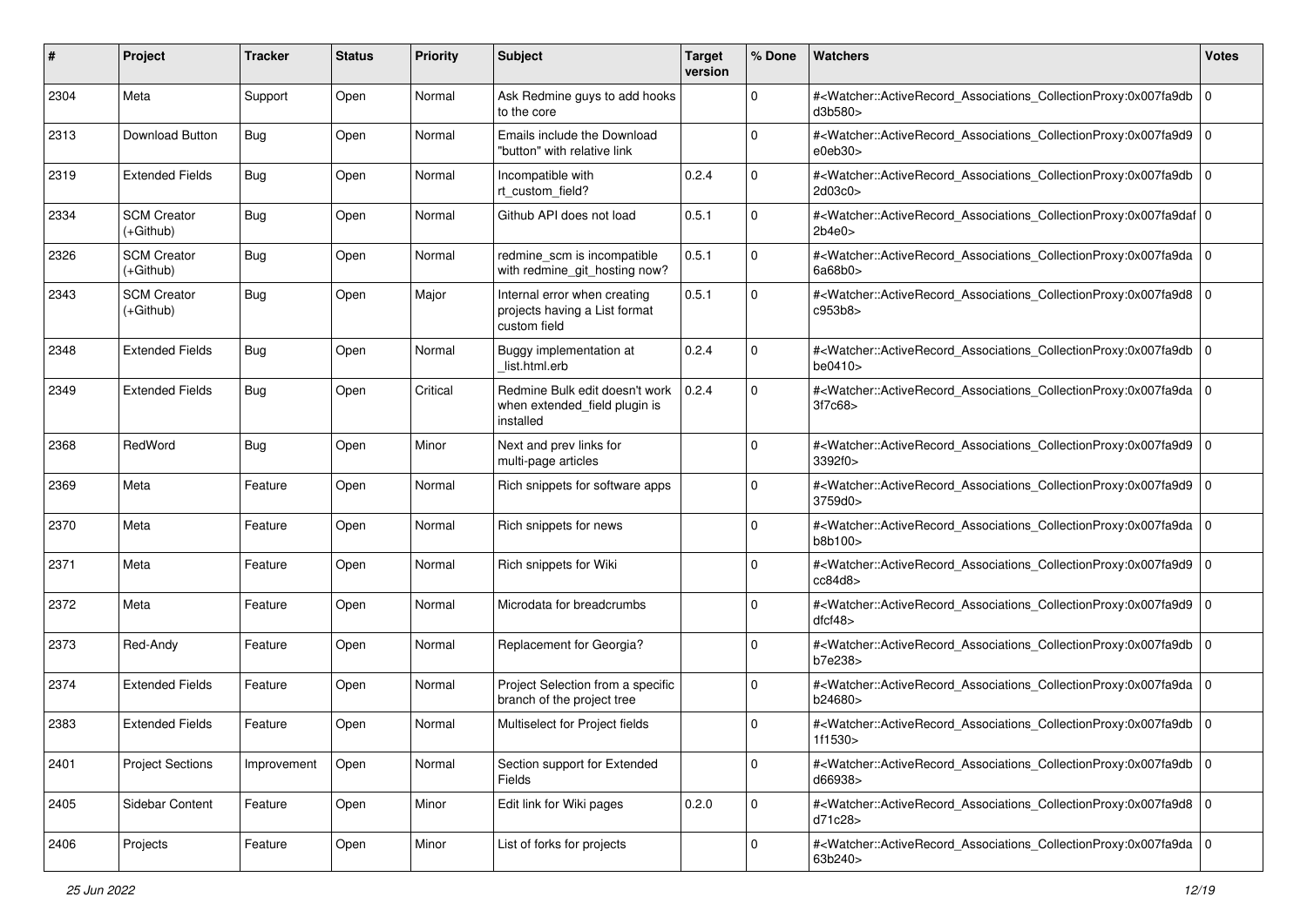| #        | <b>Project</b>         | <b>Tracker</b> | <b>Status</b> | <b>Priority</b> | <b>Subject</b>                                                                            | <b>Target</b><br>version | % Done      | <b>Watchers</b>                                                                                                                                                | <b>Votes</b> |
|----------|------------------------|----------------|---------------|-----------------|-------------------------------------------------------------------------------------------|--------------------------|-------------|----------------------------------------------------------------------------------------------------------------------------------------------------------------|--------------|
| 2407     | Sidebar Content        | Feature        | Open          | Normal          | Improve support of Wiki page<br>on sidebar                                                | 0.2.0                    | $\Omega$    | # <watcher::activerecord_associations_collectionproxy:0x007fa9db<br>901050&gt;</watcher::activerecord_associations_collectionproxy:0x007fa9db<br>              | $\mathbf 0$  |
| 2430     | CD-Index               | Feature        | Open          | Normal          | (Non-)interactive mode for<br>cdindex                                                     |                          | $\Omega$    | # <watcher::activerecord associations="" collectionproxy:0x007fa9d9<br="">ab59c0</watcher::activerecord>                                                       | $\Omega$     |
| ISSUE-14 | <b>ISSUE-id</b>        | <b>Bug</b>     | Open          | Minor           | Escaping #ISSUE-id Textile rule<br>does not work                                          |                          | $\Omega$    | # <watcher::activerecord_associations_collectionproxy:0x007fa9d9 0<br="">eff350<sub>&gt;</sub></watcher::activerecord_associations_collectionproxy:0x007fa9d9> |              |
| 2433     | WordMine               | Feature        | Open          | Minor           | Link Redmine issue with<br><b>WordPress comment</b>                                       |                          | $\Omega$    | # <watcher::activerecord_associations_collectionproxy:0x007fa9d8  <br="">6e4c20</watcher::activerecord_associations_collectionproxy:0x007fa9d8>                | $\mathbf 0$  |
| ISSUE-15 | <b>ISSUE-id</b>        | Omission       | Open          | Normal          | Searching #ISSUE-id                                                                       |                          | $\Omega$    | # <watcher::activerecord associations="" collectionproxy:0x007fa9da=""  <br="">985ae0&gt;</watcher::activerecord>                                              | $\Omega$     |
| 2435     | WikiNG                 | Support        | Open          | Normal          | Update Red-Andy styles                                                                    |                          | $\Omega$    | # <watcher::activerecord 0<br="" associations="" collectionproxy:0x007fa9db=""  ="">325b40&gt;</watcher::activerecord>                                         |              |
| 2437     | <b>WikiNG</b>          | Feature        | Open          | Normal          | Ultra-HD-ready graphics                                                                   |                          | $\Omega$    | # <watcher::activerecord associations="" collectionproxy:0x007fa9da<br=""><math>9</math>ede<math>88</math></watcher::activerecord>                             | $\mathbf 0$  |
| 2438     | WikiNG                 | Feature        | Open          | Normal          | Screen text                                                                               | 1.1.1                    | $\Omega$    | # <watcher::activerecord_associations_collectionproxy:0x007fa9da 0<br=""  ="">8d4c40&gt;</watcher::activerecord_associations_collectionproxy:0x007fa9da>       |              |
| 2440     | WikiNG                 | Bug            | Open          | Normal          | Footnotes ignore < pre >                                                                  | 1.1.1                    | $\Omega$    | # <watcher::activerecord_associations_collectionproxy:0x007fa9d9 0<br=""  ="">6e11f0</watcher::activerecord_associations_collectionproxy:0x007fa9d9>           |              |
| ISSUE-16 | ISSUE-id               | Omission       | Open          | Normal          | Search by new issue-id does<br>not work                                                   | 0.0.3                    | $\Omega$    | # <watcher::activerecord associations="" collectionproxy:0x007fa9da=""  <br="">424e98&gt;</watcher::activerecord>                                              | $\mathbf 0$  |
| 215      | Orangutan::Redmin<br>e | Enhancement    | Incomplete    | Minor           | Support issue subject as an<br>answer to the issue questions                              |                          | $\Omega$    | # <watcher::activerecord_associations_collectionproxy:0x007fa9da 0<br="">7803f8&gt;</watcher::activerecord_associations_collectionproxy:0x007fa9da>            |              |
| 971      | Orangutan::Redmin      | Improvement    | Incomplete    | Minor           | Confirm before taking text as a<br>task/entry description                                 |                          | $\Omega$    | # <watcher::activerecord 1<br="" associations="" collectionproxy:0x007fa9daf=""  ="">119a0 &gt;</watcher::activerecord>                                        |              |
| 1022     | Orangutan::Redmin      | Feature        | Incomplete    | Minor           | Changing issue status<br>depending on user presence                                       |                          | $\Omega$    | # <watcher::activerecord associations="" collectionproxy:0x007fa9da=""  <br="">29ab40&gt;</watcher::activerecord>                                              | $\mathbf 0$  |
| 1028     | Orangutan              | Feature        | Incomplete    | Minor           | <b>Recognizing English text</b><br>accidentally entered with<br>different keyboard layout |                          | $\Omega$    | # <watcher::activerecord_associations_collectionproxy:0x007fa9d9<br>403410&gt;</watcher::activerecord_associations_collectionproxy:0x007fa9d9<br>              |              |
| 1104     | Orangutan::Redmin<br>e | Feature        | Incomplete    | Minor           | Automatic overtime tracking                                                               |                          | $\mathbf 0$ | # <watcher::activerecord_associations_collectionproxy:0x007fa9d6 0<br=""  ="">7e2fc0&gt;</watcher::activerecord_associations_collectionproxy:0x007fa9d6>       |              |
| 1337     | Orangutan::Redmin<br>e | Feature        | Incomplete    | Minor           | Automatic time tracking                                                                   |                          | $\Omega$    | # <watcher::activerecord_associations_collectionproxy:0x007fa9d4<br>d0d600&gt;</watcher::activerecord_associations_collectionproxy:0x007fa9d4<br>              | $\Omega$     |
| 1601     | Orangutan              | Enhancement    | Incomplete    | Normal          | Configuring contexts weights                                                              | 2.00                     | $\Omega$    | # <watcher::activerecord 0<br="" associations="" collectionproxy:0x007fa9d5=""  ="">483538&gt;</watcher::activerecord>                                         |              |
| 1622     | Orangutan::Redmin<br>e | Improvement    | Incomplete    | Normal          | Support rest hours column                                                                 |                          | $\Omega$    | # <watcher::activerecord_associations_collectionproxy:0x007fa9d4<br>cd9cb0&gt;</watcher::activerecord_associations_collectionproxy:0x007fa9d4<br>              | $\mathbf 0$  |
| 1729     | CD-Index               | <b>Bug</b>     | Incomplete    | Normal          | Segfault in libarchive when<br>working with large ISO                                     |                          | $\Omega$    | # <watcher::activerecord_associations_collectionproxy:0x007fa9d5<br>007888&gt;</watcher::activerecord_associations_collectionproxy:0x007fa9d5<br>              | $\Omega$     |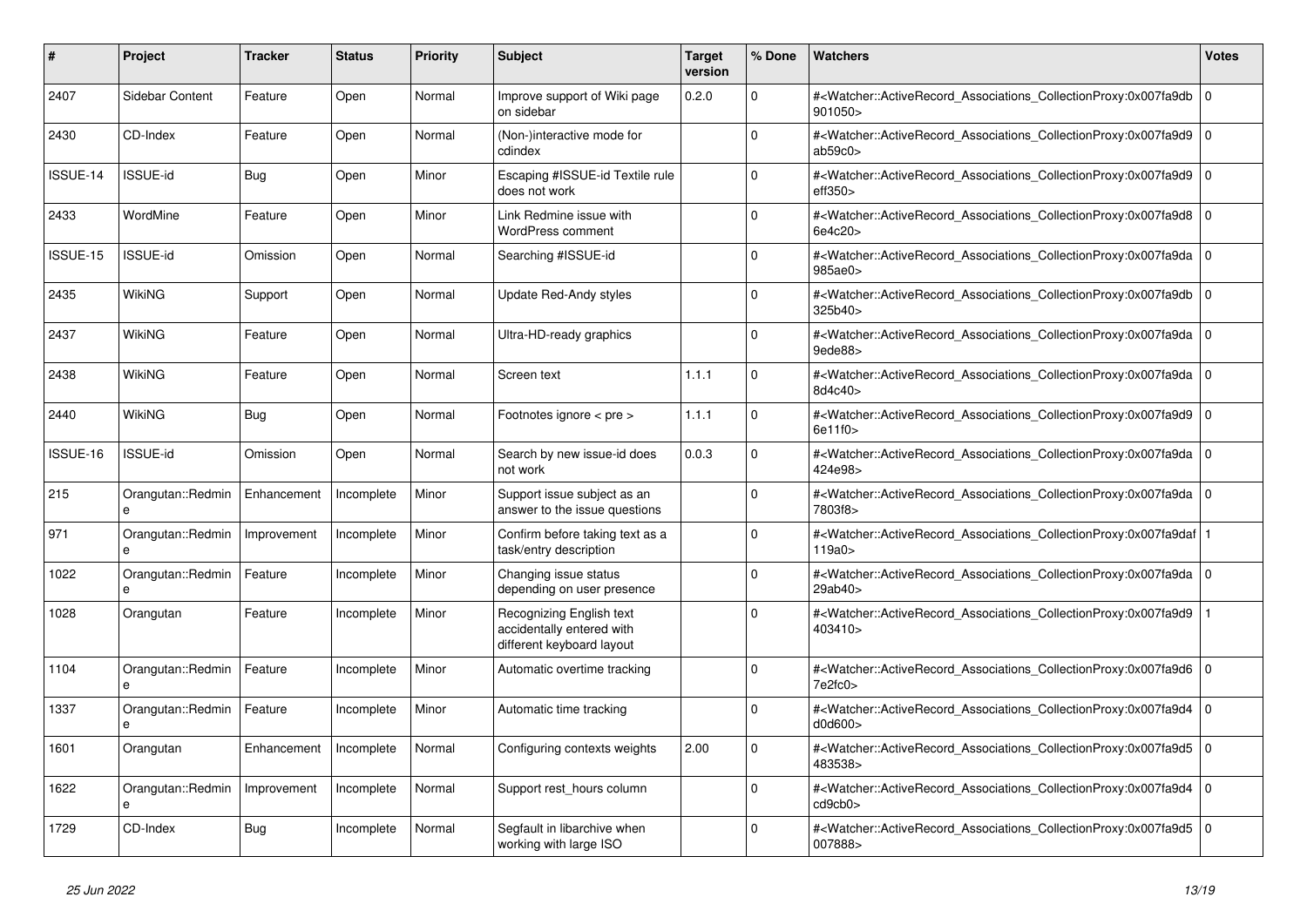| #    | Project                           | <b>Tracker</b> | <b>Status</b> | <b>Priority</b> | <b>Subject</b>                                        | <b>Target</b><br>version | % Done       | <b>Watchers</b>                                                                                                                                           | <b>Votes</b>   |
|------|-----------------------------------|----------------|---------------|-----------------|-------------------------------------------------------|--------------------------|--------------|-----------------------------------------------------------------------------------------------------------------------------------------------------------|----------------|
| 1731 | CD-Index                          | Bug            | Incomplete    | Normal          | Libarchive<br>archive read symlink returns<br>garbage |                          | <sup>0</sup> | # <watcher::activerecord_associations_collectionproxy:0x007fa9d4<br>92ea48&gt;</watcher::activerecord_associations_collectionproxy:0x007fa9d4<br>         | $\overline{0}$ |
| 1735 | <b>TOC</b>                        | <b>Bug</b>     | Incomplete    | Normal          | Broken in new DokuWiki?                               |                          | 0            | # <watcher::activerecord_associations_collectionproxy:0x007fa9e7f 0<br=""  ="">f4720&gt;</watcher::activerecord_associations_collectionproxy:0x007fa9e7f> |                |
| 1751 | Hooks Manager                     | Feature        | Incomplete    | Minor           | Support URL regexps to limit<br>pages                 |                          | $\Omega$     | # <watcher::activerecord_associations_collectionproxy:0x007fa9d5 0<br=""  ="">579fa0</watcher::activerecord_associations_collectionproxy:0x007fa9d5>      |                |
| 1757 | <b>SCM Creator</b><br>(+Github)   | Feature        | Incomplete    | Insignificant   | Allow subdirectories                                  |                          | $\Omega$     | # <watcher::activerecord_associations_collectionproxy:0x007fa9d6 0<br=""  ="">39e680&gt;</watcher::activerecord_associations_collectionproxy:0x007fa9d6>  |                |
| 1793 | <b>SCM Creator</b><br>$(+Github)$ | Feature        | Incomplete    | Normal          | Allow the creation of non-local<br>repositories       |                          | 0            | # <watcher::activerecord_associations_collectionproxy:0x007fa9d4 2<br="">83a6c8&gt;</watcher::activerecord_associations_collectionproxy:0x007fa9d4>       |                |
| 1831 | Projects                          | Feature        | Incomplete    | Minor           | Automatically include mail<br>conversations           |                          | 0            | # <watcher::activerecord associations="" collectionproxy:0x007fa9d4<br="">cd4e18</watcher::activerecord>                                                  | $\overline{0}$ |
| 1867 | Projects                          | Feature        | Incomplete    | Minor           | Textile draft                                         |                          | $\Omega$     | # <watcher::activerecord_associations_collectionproxy:0x007fa9d6 0<br=""  ="">66f008&gt;</watcher::activerecord_associations_collectionproxy:0x007fa9d6>  |                |
| 1882 | <b>Extended Fields</b>            | Feature        | Incomplete    | Normal          | Wiki toolbar for Wiki text                            |                          | <sup>0</sup> | # <watcher::activerecord_associations_collectionproxy:0x007fa9d6 0<br=""  ="">d47678&gt;</watcher::activerecord_associations_collectionproxy:0x007fa9d6>  |                |
| 1884 | <b>Extended Fields</b>            | Feature        | Incomplete    | Normal          | Multiselect                                           |                          | $\Omega$     | # <watcher::activerecord associations="" collectionproxy:0x007fa9d4<br="">3df060&gt;</watcher::activerecord>                                              | $\overline{0}$ |
| 1899 | WikiNG                            | Improvement    | Incomplete    | Minor           | Ignore conditions on preview                          |                          | 0            | # <watcher::activerecord associations="" collectionproxy:0x007fa9d4<br="">b47348&gt;</watcher::activerecord>                                              | $\overline{0}$ |
| 1900 | <b>WikiNG</b>                     | Feature        | Incomplete    | Minor           | Singe bracket smiley                                  |                          | <sup>0</sup> | # <watcher::activerecord_associations_collectionproxy:0x007fa9d4 0<br=""  ="">344970&gt;</watcher::activerecord_associations_collectionproxy:0x007fa9d4>  |                |
| 1902 | Meta                              | Feature        | Incomplete    | Normal          | Consider clear html and light<br>mode                 |                          | $\Omega$     | # <watcher::activerecord associations="" collectionproxy:0x007fa9d5<br="">8d17e8&gt;</watcher::activerecord>                                              | $\overline{0}$ |
| 1906 | <b>WikiNG</b>                     | Enhancement    | Incomplete    | Minor           | <b>External Redmine links</b>                         |                          | 0            | # <watcher::activerecord_associations_collectionproxy:0x007fa9d6<br>d0fa98</watcher::activerecord_associations_collectionproxy:0x007fa9d6<br>             |                |
| 1907 | <b>WikiNG</b>                     | Feature        | Incomplete    | Minor           | Social links                                          |                          | $\Omega$     | # <watcher::activerecord_associations_collectionproxy:0x007fa9d4<br>5b39b8</watcher::activerecord_associations_collectionproxy:0x007fa9d4<br>             |                |
| 1909 | Orangutan                         | Enhancement    | Incomplete    | Minor           | Orangutan::Kayako                                     |                          | 0            | # <watcher::activerecord_associations_collectionproxy:0x007fa9d4<br>8bf4b8&gt;</watcher::activerecord_associations_collectionproxy:0x007fa9d4<br>         | $\overline{0}$ |
| 1913 | <b>WikiNG</b>                     | Enhancement    | Incomplete    | Minor           | External Debian/Ubuntu bugs                           |                          | $\mathbf 0$  | # <watcher::activerecord_associations_collectionproxy:0x007fa9d6 0<br=""  ="">47ccf0&gt;</watcher::activerecord_associations_collectionproxy:0x007fa9d6>  |                |
| 1915 | Red-Andy                          | Feature        | Incomplete    | Normal          | TOC items box should move as<br>we click on the item  |                          | $\Omega$     | # <watcher::activerecord_associations_collectionproxy:0x007fa9d5 0<br=""  ="">c833a0&gt;</watcher::activerecord_associations_collectionproxy:0x007fa9d5>  |                |
| 1919 | <b>Extended Fields</b>            | Feature        | Incomplete    | Normal          | Extend Link extended field                            |                          | 0            | # <watcher::activerecord 0<br="" associations="" collectionproxy:0x007fa9d6=""  ="">a74950&gt;</watcher::activerecord>                                    |                |
| 1942 | <b>WikiNG</b>                     | Feature        | Incomplete    | Minor           | Support for target in links                           |                          | <sup>0</sup> | # <watcher::activerecord_associations_collectionproxy:0x007fa9d4<br>139018&gt;</watcher::activerecord_associations_collectionproxy:0x007fa9d4<br>         | $\overline{0}$ |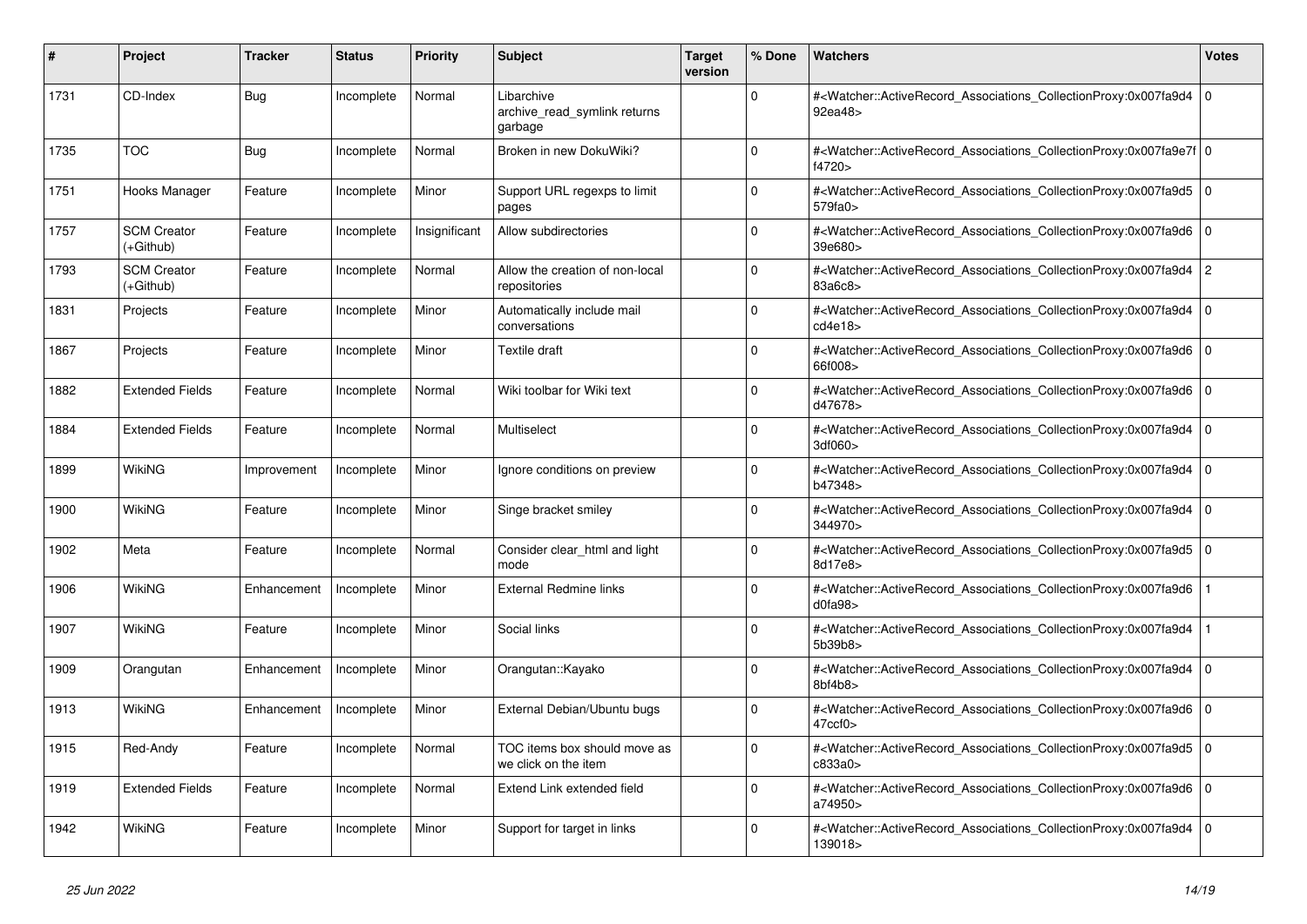| #    | Project                         | Tracker     | <b>Status</b> | <b>Priority</b> | <b>Subject</b>                                                                           | <b>Target</b><br>version | % Done      | Watchers                                                                                                                                                 | <b>Votes</b> |
|------|---------------------------------|-------------|---------------|-----------------|------------------------------------------------------------------------------------------|--------------------------|-------------|----------------------------------------------------------------------------------------------------------------------------------------------------------|--------------|
| 1954 | <b>Extended Fields</b>          | Feature     | Incomplete    | Normal          | <b>Mailto links</b>                                                                      |                          | $\mathbf 0$ | # <watcher::activerecord_associations_collectionproxy:0x007fa9d6<br>01dfd8</watcher::activerecord_associations_collectionproxy:0x007fa9d6<br>            | $\mathbf 0$  |
| 1955 | <b>Extended Fields</b>          | Feature     | Incomplete    | Normal          | FTP link                                                                                 |                          | $\Omega$    | # <watcher::activerecord_associations_collectionproxy:0x007fa9d5 0<br=""  ="">72e580&gt;</watcher::activerecord_associations_collectionproxy:0x007fa9d5> |              |
| 1956 | <b>Extended Fields</b>          | Feature     | Incomplete    | Minor           | SIP link                                                                                 |                          | $\Omega$    | # <watcher::activerecord_associations_collectionproxy:0x007fa9d6 0<br=""  ="">04b000&gt;</watcher::activerecord_associations_collectionproxy:0x007fa9d6> |              |
| 1957 | Download Button                 | Feature     | Incomplete    | Normal          | Plugin configuration                                                                     |                          | $\mathbf 0$ | # <watcher::activerecord_associations_collectionproxy:0x007fa9d4 0<br=""  ="">bc9eb0</watcher::activerecord_associations_collectionproxy:0x007fa9d4>     |              |
| 1984 | Subscription                    | Feature     | Incomplete    | Minor           | Redirecting back after<br>registration/loginRedirecting<br>back after registration/login |                          | $\Omega$    | # <watcher::activerecord_associations_collectionproxy:0x007fa9d4 0<br=""  ="">26f4f0&gt;</watcher::activerecord_associations_collectionproxy:0x007fa9d4> |              |
| 1987 | Projects                        | Feature     | Incomplete    | Normal          | Attachment resize                                                                        |                          | $\Omega$    | # <watcher::activerecord_associations_collectionproxy:0x007fa9d5 0<br=""  ="">7fd628&gt;</watcher::activerecord_associations_collectionproxy:0x007fa9d5> |              |
| 1988 | Orangutan                       | Improvement | Incomplete    | Normal          | Multithreading                                                                           |                          | $\Omega$    | # <watcher::activerecord_associations_collectionproxy:0x007fa9d5 0<br=""  ="">ade2e8&gt;</watcher::activerecord_associations_collectionproxy:0x007fa9d5> |              |
| 1990 | Projects                        | Improvement | Incomplete    | Minor           | anti notificatin spam - fine<br>grained mail distribution                                |                          | $\Omega$    | # <watcher::activerecord_associations_collectionproxy:0x007fa9d5<br>92ee20&gt;</watcher::activerecord_associations_collectionproxy:0x007fa9d5<br>        |              |
| 1994 | WikiNG                          | Enhancement | Incomplete    | Normal          | Inline warnings, tips etc                                                                |                          | 0           | # <watcher::activerecord_associations_collectionproxy:0x007fa9d4<br>adb5a8&gt;</watcher::activerecord_associations_collectionproxy:0x007fa9d4<br>        | $\mathbf 0$  |
| 1999 | Sidebar Content                 | Feature     | Incomplete    | Minor           | Project module                                                                           |                          | $\Omega$    | # <watcher::activerecord_associations_collectionproxy:0x007fa9d5 0<br=""  ="">b5da20</watcher::activerecord_associations_collectionproxy:0x007fa9d5>     |              |
| 2005 | <b>Extended Fields</b>          | Feature     | Incomplete    | Minor           | Paging for projects listing                                                              |                          | $\Omega$    | # <watcher::activerecord_associations_collectionproxy:0x007fa9e5 0<br=""  ="">6681b8&gt;</watcher::activerecord_associations_collectionproxy:0x007fa9e5> |              |
| 2006 | <b>Extended Fields</b>          | Feature     | Incomplete    | Minor           | Users listing sorting                                                                    |                          | $\Omega$    | # <watcher::activerecord_associations_collectionproxy:0x007fa9e5 0<br=""  ="">552788&gt;</watcher::activerecord_associations_collectionproxy:0x007fa9e5> |              |
| 2007 | <b>Extended Fields</b>          | Feature     | Incomplete    | Minor           | Projects listing sorting                                                                 |                          | $\Omega$    | # <watcher::activerecord_associations_collectionproxy:0x007fa9e7 0<br=""  ="">2905c0&gt;</watcher::activerecord_associations_collectionproxy:0x007fa9e7> |              |
| 2011 | <b>Extended Fields</b>          | Feature     | Incomplete    | Normal          | Custom field translations                                                                |                          | $\Omega$    | # <watcher::activerecord_associations_collectionproxy:0x007fa9e6 0<br=""  ="">5d1fc8</watcher::activerecord_associations_collectionproxy:0x007fa9e6>     |              |
| 2013 | Role Shift                      | Feature     | Incomplete    | Minor           | Resource shifts                                                                          |                          | $\Omega$    | # <watcher::activerecord_associations_collectionproxy:0x007fa9e5 0<br="">e455e8&gt;</watcher::activerecord_associations_collectionproxy:0x007fa9e5>      |              |
| 2021 | Projects                        | Improvement | Incomplete    | Major           | Spam protect                                                                             |                          | $\Omega$    | # <watcher::activerecord_associations_collectionproxy:0x007fa9e5 0<br=""  ="">847628&gt;</watcher::activerecord_associations_collectionproxy:0x007fa9e5> |              |
| 2028 | <b>Extended Fields</b>          | Feature     | Incomplete    | Normal          | make fields final option                                                                 |                          | $\mathbf 0$ | # <watcher::activerecord 0<br="" associations="" collectionproxy:0x007fa9e5="">705210&gt;</watcher::activerecord>                                        |              |
| 2079 | <b>WikiNG</b>                   | Feature     | Incomplete    | Normal          | Message to everyone in a<br>project                                                      |                          | $\mathbf 0$ | # <watcher::activerecord_associations_collectionproxy:0x007fa9e5 0<br="">4eab60&gt;</watcher::activerecord_associations_collectionproxy:0x007fa9e5>      |              |
| 2084 | <b>SCM Creator</b><br>(+Github) | <b>Bug</b>  | Incomplete    | Normal          | ActionView::Template::Error<br>(syntax error on line 33, col 12:                         |                          | $\mathbf 0$ | # <watcher::activerecord_associations_collectionproxy:0x007fa9e5<br>3b0678&gt;</watcher::activerecord_associations_collectionproxy:0x007fa9e5<br>        |              |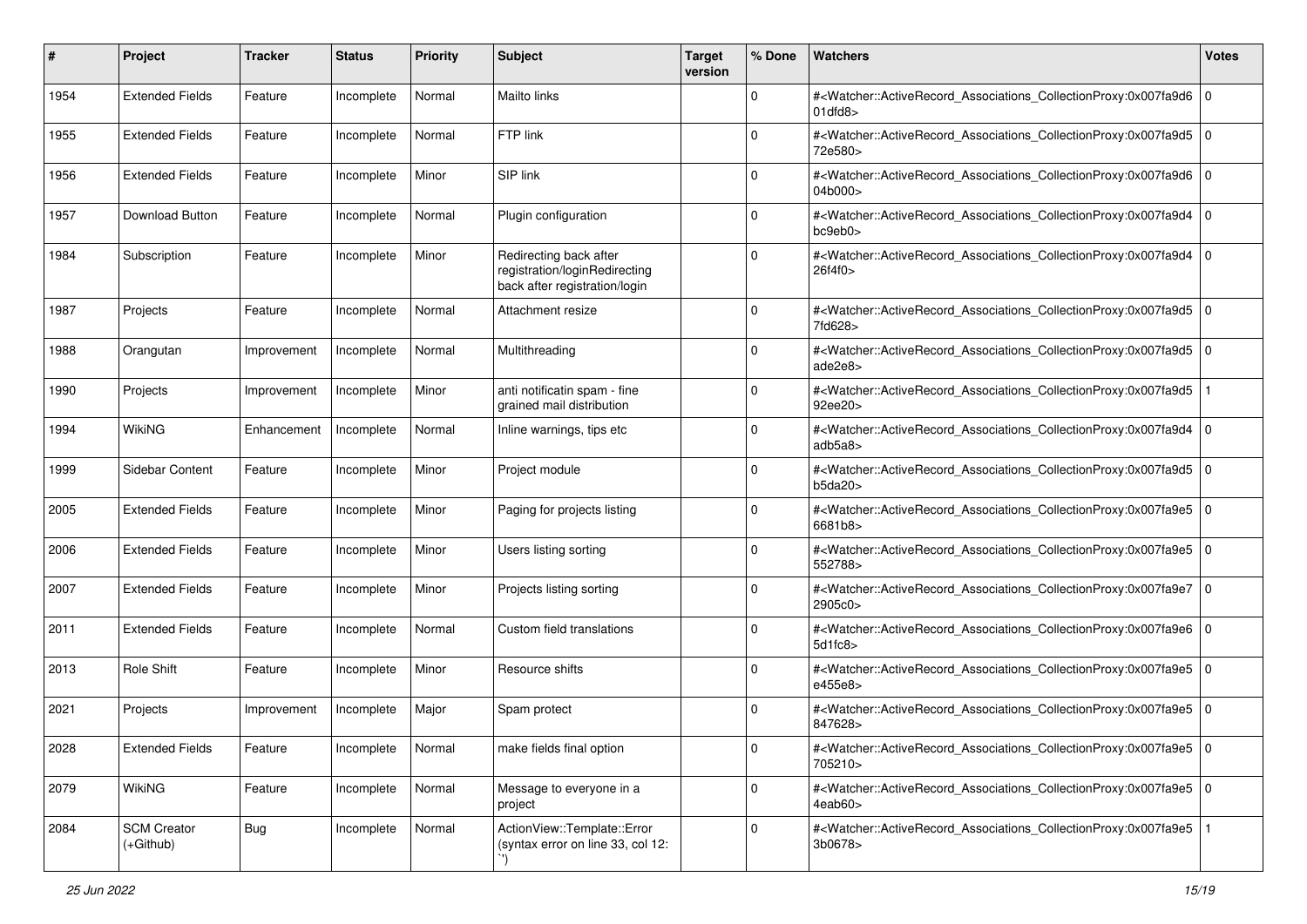| #    | Project                         | <b>Tracker</b> | <b>Status</b> | <b>Priority</b> | <b>Subject</b>                                                             | <b>Target</b><br>version | % Done      | <b>Watchers</b>                                                                                                                                          | <b>Votes</b> |
|------|---------------------------------|----------------|---------------|-----------------|----------------------------------------------------------------------------|--------------------------|-------------|----------------------------------------------------------------------------------------------------------------------------------------------------------|--------------|
| 2086 | Projects                        | Improvement    | Incomplete    | Minor           | Latest stable version                                                      |                          | 0           | # <watcher::activerecord_associations_collectionproxy:0x007fa9e5<br>1109b8&gt;</watcher::activerecord_associations_collectionproxy:0x007fa9e5<br>        | l O          |
| 2092 | <b>Extended Fields</b>          | Feature        | Incomplete    | Normal          | Users-to-issues custom fields<br>auto-fill                                 |                          | 0           | # <watcher::activerecord_associations_collectionproxy:0x007fa9e4<br>d9a9f0&gt;</watcher::activerecord_associations_collectionproxy:0x007fa9e4<br>        | $\mathbf 0$  |
| 2093 | <b>Extended Fields</b>          | Feature        | Incomplete    | Normal          | Extended columns using<br>custom queries                                   |                          | 0           | # <watcher::activerecord_associations_collectionproxy:0x0055cbdb 0<br=""  ="">a887a0&gt;</watcher::activerecord_associations_collectionproxy:0x0055cbdb> |              |
| 2099 | <b>Extended Fields</b>          | Feature        | Incomplete    | Normal          | Create a custom field of type<br>'Category'                                |                          | $\Omega$    | # <watcher::activerecord_associations_collectionproxy:0x0055cbdb 0<br="">965440&gt;</watcher::activerecord_associations_collectionproxy:0x0055cbdb>      |              |
| 2103 | <b>Extended Fields</b>          | Feature        | Incomplete    | Minor           | Support multiple for Project                                               |                          | $\mathbf 0$ | # <watcher::activerecord_associations_collectionproxy:0x0055cbdb 0<br=""  ="">6feb48&gt;</watcher::activerecord_associations_collectionproxy:0x0055cbdb> |              |
| 2130 | WikiNG                          | Feature        | Incomplete    | Minor           | Function references                                                        |                          | $\Omega$    | # <watcher::activerecord_associations_collectionproxy:0x0055cbd8 0<br="">3f2038&gt;</watcher::activerecord_associations_collectionproxy:0x0055cbd8>      |              |
| 2156 | <b>Extended Fields</b>          | Feature        | Incomplete    | Minor           | Per user values?                                                           |                          | $\Omega$    | # <watcher::activerecord_associations_collectionproxy:0x0055cbd8 0<br="">8ccea0&gt;</watcher::activerecord_associations_collectionproxy:0x0055cbd8>      |              |
| 2160 | WikiNG                          | Improvement    | Incomplete    | Normal          | Rename {{version}} to {{hidden}}                                           |                          | $\mathbf 0$ | # <watcher::activerecord_associations_collectionproxy:0x0055cbd8 0<br=""  ="">33c698&gt;</watcher::activerecord_associations_collectionproxy:0x0055cbd8> |              |
| 2163 | Meta                            | <b>Bug</b>     | Incomplete    | Normal          | My site's Display lanugage was<br>only English, when I installed<br>plugin |                          | $\mathbf 0$ | # <watcher::activerecord_associations_collectionproxy:0x0055cbd7 0<br="">ffdd10&gt;</watcher::activerecord_associations_collectionproxy:0x0055cbd7>      |              |
| 2169 | <b>Contact Form</b>             | Feature        | Incomplete    | Normal          | Option to use own name,<br>reply-to, subject and message<br>fields         |                          | $\Omega$    | # <watcher::activerecord_associations_collectionproxy:0x0055cbd7 0<br="">aa6e48&gt;</watcher::activerecord_associations_collectionproxy:0x0055cbd7>      |              |
| 2179 | Projects                        | Feature        | Incomplete    | Normal          | Pingbacks and trackbacks                                                   |                          | $\mathbf 0$ | # <watcher::activerecord_associations_collectionproxy:0x0055cbd6 0<br=""  ="">8426f8&gt;</watcher::activerecord_associations_collectionproxy:0x0055cbd6> |              |
| 2184 | Role Shift                      | Support        | Incomplete    | Normal          | Issue visibility                                                           |                          | $\Omega$    | # <watcher::activerecord_associations_collectionproxy:0x007fa9da 0<br=""  ="">50df30&gt;</watcher::activerecord_associations_collectionproxy:0x007fa9da> |              |
| 2201 | <b>SCM Creator</b><br>(+Github) | Feature        | Incomplete    | Normal          | Add feature auto create struct<br>directory for svn                        |                          | 0           | # <watcher::activerecord_associations_collectionproxy:0x007fa9da<br>308488&gt;</watcher::activerecord_associations_collectionproxy:0x007fa9da<br>        |              |
| 2209 | Hooks Manager                   | Feature        | Incomplete    | Normal          | A templating language support                                              |                          | $\mathbf 0$ | # <watcher::activerecord_associations_collectionproxy:0x007fa9da 0<br=""  ="">cc07a0&gt;</watcher::activerecord_associations_collectionproxy:0x007fa9da> |              |
| 2213 | <b>Contact Form</b>             | <b>Bug</b>     | Incomplete    | Normal          | Unable to support Chinese <sup>[]</sup>                                    |                          | $\Omega$    | # <watcher::activerecord_associations_collectionproxy:0x007fa9db<br>12e710&gt;</watcher::activerecord_associations_collectionproxy:0x007fa9db<br>        | l O          |
| 2190 | Role Shift                      | <b>Bug</b>     | Incomplete    | Normal          | Unfortunately installation fails                                           |                          | 0           | # <watcher::activerecord_associations_collectionproxy:0x007fa9da 0<br=""  ="">28d120&gt;</watcher::activerecord_associations_collectionproxy:0x007fa9da> |              |
| 2214 | <b>Project Sections</b>         | Feature        | Incomplete    | Normal          | Featured and disregarded<br>projects                                       |                          | 0           | # <watcher::activerecord 0<br="" associations="" collectionproxy:0x007fa9da="">91af60&gt;</watcher::activerecord>                                        |              |
| 2220 | <b>Extended Fields</b>          | Feature        | Incomplete    | Normal          | Project specific custom fields                                             |                          | 0           | # <watcher::activerecord 0<br="" associations="" collectionproxy:0x007fa9db="">c70ba0&gt;</watcher::activerecord>                                        |              |
| 2224 | WikiNG                          | Feature        | Incomplete    | Normal          | Option to disable glyphs?                                                  |                          | 0           | # <watcher::activerecord_associations_collectionproxy:0x007fa9da 0<br=""  ="">4e9bd0&gt;</watcher::activerecord_associations_collectionproxy:0x007fa9da> |              |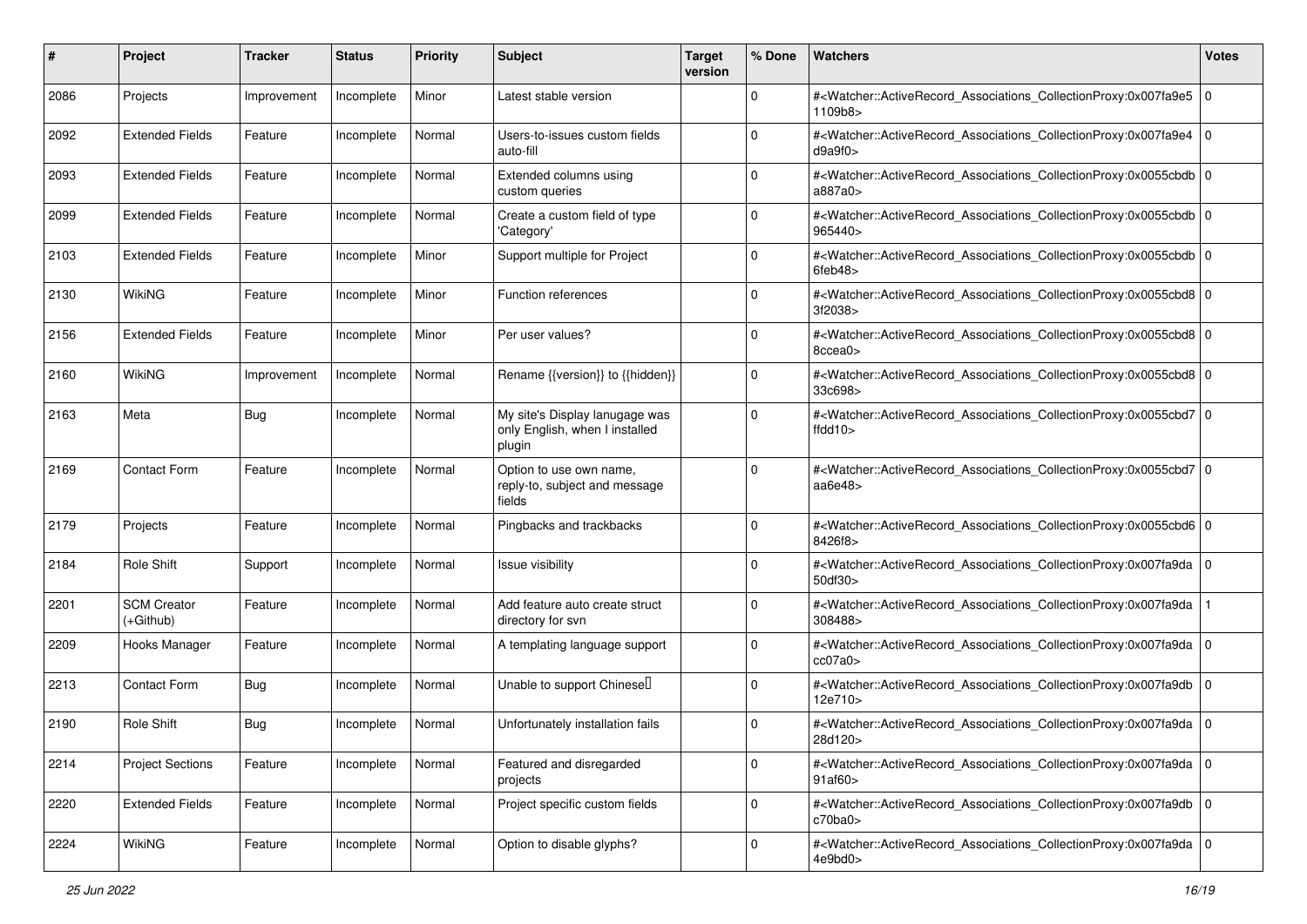| #    | <b>Project</b>                  | <b>Tracker</b> | <b>Status</b> | <b>Priority</b> | <b>Subject</b>                                               | <b>Target</b><br>version | % Done      | <b>Watchers</b>                                                                                                                                           | <b>Votes</b>   |
|------|---------------------------------|----------------|---------------|-----------------|--------------------------------------------------------------|--------------------------|-------------|-----------------------------------------------------------------------------------------------------------------------------------------------------------|----------------|
| 2234 | <b>WikiNG</b>                   | Enhancement    | Incomplete    | Minor           | Avatars in user links?                                       |                          | $\Omega$    | # <watcher::activerecord_associations_collectionproxy:0x007fa9d9<br>1e0610&gt;</watcher::activerecord_associations_collectionproxy:0x007fa9d9<br>         | $\overline{0}$ |
| 2225 | OpenID Fix                      | Bug            | Incomplete    | Normal          | OpenID::TypeURIMismatch                                      |                          | $\Omega$    | # <watcher::activerecord_associations_collectionproxy:0x007fa9d8 0<br="">c57040&gt;</watcher::activerecord_associations_collectionproxy:0x007fa9d8>       |                |
| 2236 | <b>Extended Fields</b>          | <b>Bug</b>     | Incomplete    | Normal          | Hint Lost                                                    |                          | $\mathbf 0$ | # <watcher::activerecord_associations_collectionproxy:0x007fa9da 0<br=""  ="">d09d38</watcher::activerecord_associations_collectionproxy:0x007fa9da>      |                |
| 2239 | <b>SCM Creator</b><br>(+Github) | Bug            | Incomplete    | Normal          | No default identifer                                         |                          | $\Omega$    | # <watcher::activerecord_associations_collectionproxy:0x007fa9dbf 0<br="">8d6d0&gt;</watcher::activerecord_associations_collectionproxy:0x007fa9dbf>      |                |
| 2241 | <b>Extended Fields</b>          | Feature        | Incomplete    | Normal          | Informations I see on Calendar                               |                          | $\mathbf 0$ | # <watcher::activerecord_associations_collectionproxy:0x007fa9da 0<br=""  ="">c29d78&gt;</watcher::activerecord_associations_collectionproxy:0x007fa9da>  |                |
| 2244 | WordMine                        | Improvement    | Incomplete    | Normal          | Import the project on blog index<br>open                     |                          | $\Omega$    | # <watcher::activerecord 0<br="" associations="" collectionproxy:0x007fa9da=""  ="">b782f8&gt;</watcher::activerecord>                                    |                |
| 2259 | <b>Contact Form</b>             | Feature        | Incomplete    | Normal          | Sender name in a message                                     |                          | $\Omega$    | # <watcher::activerecord associations="" collectionproxy:0x007fa9d8<br="">c30468&gt;</watcher::activerecord>                                              | $\Omega$       |
| 2260 | <b>Contact Form</b>             | Bug            | Incomplete    | Normal          | Conflicting with<br>redmine ckeditor plugin using<br>preview |                          | $\Omega$    | # <watcher::activerecord_associations_collectionproxy:0x007fa9db 0<br=""  ="">6b4b30&gt;</watcher::activerecord_associations_collectionproxy:0x007fa9db>  |                |
| 2261 | <b>Extended Fields</b>          | Bug            | Incomplete    | Normal          | issues PDF view and<br>descriptions                          | 0.2.4                    | $\Omega$    | # <watcher::activerecord_associations_collectionproxy:0x007fa9da 0<br=""  ="">d9d498&gt;</watcher::activerecord_associations_collectionproxy:0x007fa9da>  |                |
| 2276 | Language Mix                    | Feature        | Incomplete    | Normal          | Group posts / show only the<br>primary article               |                          | $\Omega$    | # <watcher::activerecord_associations_collectionproxy:0x007fa9d9<br>545490&gt;</watcher::activerecord_associations_collectionproxy:0x007fa9d9<br>         | $\Omega$       |
| 2286 | <b>SCM Creator</b><br>(+Github) | Feature        | Incomplete    | Normal          | Add configuration option for<br>default encoding             |                          | $\Omega$    | # <watcher::activerecord 0<br="" associations="" collectionproxy:0x007fa9daf=""  ="">25ef0</watcher::activerecord>                                        |                |
| 2287 | <b>SCM Creator</b><br>(+Github) | Feature        | Incomplete    | Normal          | Allow to customize naming<br>policy for repositories         |                          | $\Omega$    | # <watcher::activerecord_associations_collectionproxy:0x007fa9d7<br>6f2d30&gt;</watcher::activerecord_associations_collectionproxy:0x007fa9d7<br>         | $\overline{0}$ |
| 2315 | <b>Project Sections</b>         | Feature        | Incomplete    | Normal          | Allow Projects to Appear in<br><b>Multiple Sections</b>      |                          | $\Omega$    | # <watcher::activerecord_associations_collectionproxy:0x007fa9d9<br>416f88&gt;</watcher::activerecord_associations_collectionproxy:0x007fa9d9<br>         | $\Omega$       |
| 2325 | <b>SCM Creator</b><br>(+Github) | Bug            | Incomplete    | Normal          | Cannot add existing github repo                              |                          | $\Omega$    | # <watcher::activerecord_associations_collectionproxy:0x007fa9db 0<br=""  ="">1f4c58</watcher::activerecord_associations_collectionproxy:0x007fa9db>      |                |
| 2346 | <b>Project Sections</b>         | Bug            | Incomplete    | Normal          | Project list shifts when there are<br>more text in sidebar   |                          | $\Omega$    | # <watcher::activerecord_associations_collectionproxy:0x007fa9d8<br>decb80&gt;</watcher::activerecord_associations_collectionproxy:0x007fa9d8<br>         | $\Omega$       |
| 2362 | OpenID Fix                      | Bug            | Incomplete    | Major           | Redmine 3 Compatibilty                                       |                          | $\mathbf 0$ | # <watcher::activerecord_associations_collectionproxy:0x007fa9daf 0<br=""  ="">54840&gt;</watcher::activerecord_associations_collectionproxy:0x007fa9daf> |                |
| 2392 | WikiNG                          | Feature        | Incomplete    | Normal          | <b>Hierarcial Numbered headers</b>                           |                          | $\Omega$    | # <watcher::activerecord_associations_collectionproxy:0x007fa9d8 0<br=""  ="">774b18&gt;</watcher::activerecord_associations_collectionproxy:0x007fa9d8>  |                |
| 2404 | <b>RedPress</b>                 | Bug            | Incomplete    | Normal          | <b>Redmine now requires POST</b><br>for logout               |                          | $\Omega$    | # <watcher::activerecord associations="" collectionproxy:0x007fa9da<br="">348b50&gt;</watcher::activerecord>                                              | l 0            |
| 2413 | WikiNG                          | Feature        | Incomplete    | Minor           | Custom links syntax                                          |                          | $\Omega$    | # <watcher::activerecord_associations_collectionproxy:0x007fa9db<br>3298f8&gt;</watcher::activerecord_associations_collectionproxy:0x007fa9db<br>         | $\overline{0}$ |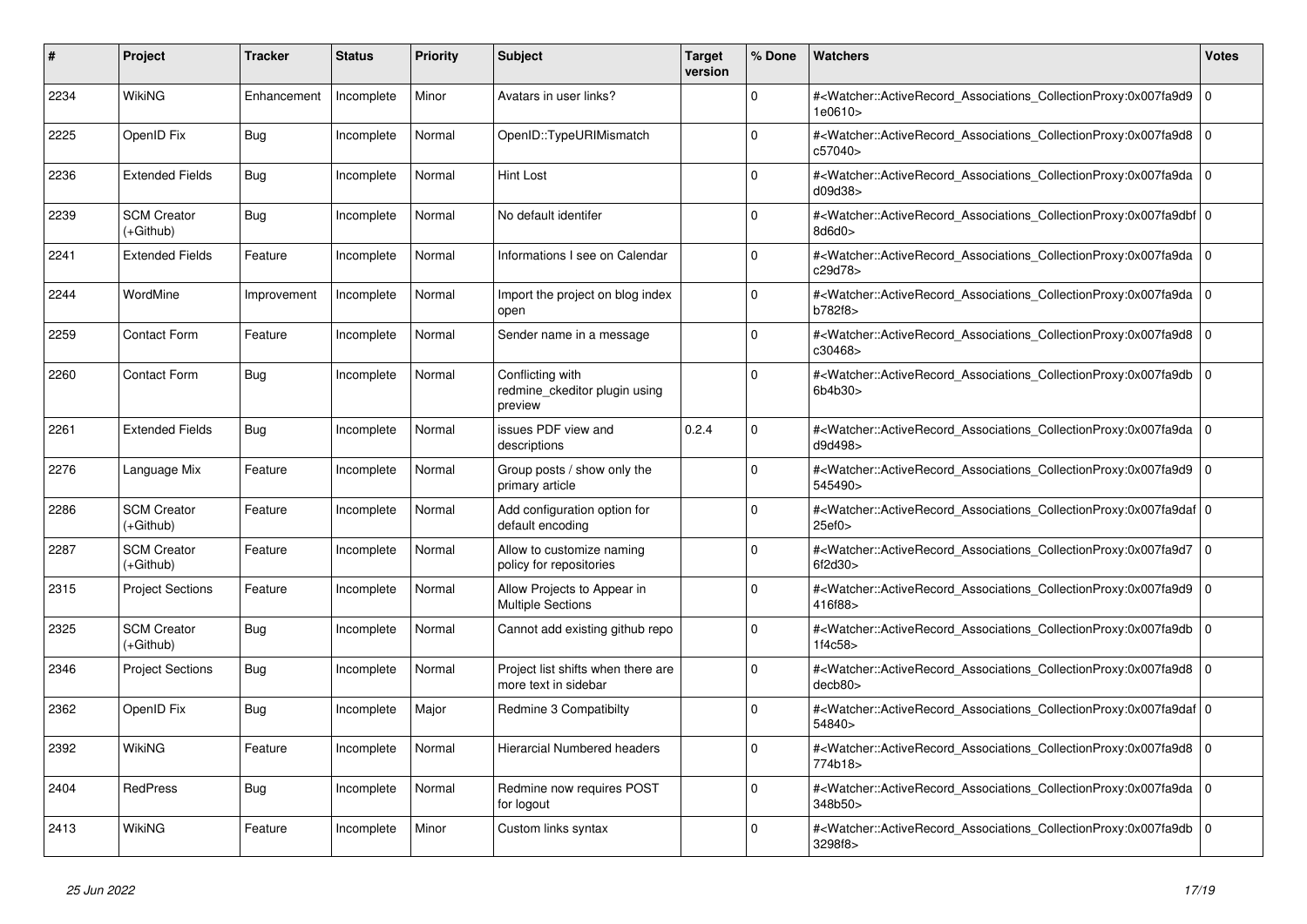| #    | <b>Project</b>          | <b>Tracker</b> | <b>Status</b> | <b>Priority</b> | <b>Subject</b>                                                       | <b>Target</b><br>version | % Done   | <b>Watchers</b>                                                                                                                                                   | <b>Votes</b> |
|------|-------------------------|----------------|---------------|-----------------|----------------------------------------------------------------------|--------------------------|----------|-------------------------------------------------------------------------------------------------------------------------------------------------------------------|--------------|
| 2414 | Red-Andy                | Feature        | Incomplete    | Minor           | Break long application.css into<br>sections?                         |                          | $\Omega$ | # <watcher::activerecord_associations_collectionproxy:0x007fa9da  <br="">e27800&gt;</watcher::activerecord_associations_collectionproxy:0x007fa9da>               | $\mathbf 0$  |
| 2423 | <b>WikiNG</b>           | Feature        | Incomplete    | Normal          | markdown support?                                                    |                          | $\Omega$ | # <watcher::activerecord_associations_collectionproxy:0x007fa9da  <br="">dfa3a0</watcher::activerecord_associations_collectionproxy:0x007fa9da>                   | $\Omega$     |
| 2426 | CD-Index                | Feature        | Incomplete    | Normal          | Tool to modify data (cdmodify?)                                      |                          | $\Omega$ | # <watcher::activerecord_associations_collectionproxy:0x007fa9db 0<br="">3dfc70&gt;</watcher::activerecord_associations_collectionproxy:0x007fa9db>               |              |
| 2427 | CD-Index                | Feature        | Incomplete    | Normal          | Tags                                                                 |                          | $\Omega$ | # <watcher::activerecord_associations_collectionproxy:0x007fa9d8  <br="">42c0f0&gt;</watcher::activerecord_associations_collectionproxy:0x007fa9d8>               | $\mathbf 0$  |
| 2429 | CD-Index                | Feature        | Incomplete    | Normal          | Flag for broken media                                                |                          | $\Omega$ | # <watcher::activerecord_associations_collectionproxy:0x007fa9dbf 0<br=""  ="">37e10&gt;</watcher::activerecord_associations_collectionproxy:0x007fa9dbf>         |              |
| 2441 | <b>Project Sections</b> | Improvement    | Incomplete    | Minor           | Option to collapse section                                           |                          | $\Omega$ | # <watcher::activerecord 0<br="" associations="" collectionproxy:0x007fa9d8=""  ="">d65e50&gt;</watcher::activerecord>                                            |              |
| 1716 | Projects                | Feature        | In Progress   | Normal          | Orangutan video/chat demo                                            |                          | 10       | # <watcher::activerecord associations="" collectionproxy:0x007fa9da<br="">c150a8&gt;</watcher::activerecord>                                                      | $\mathbf 0$  |
| 2298 | RedWord                 | Support        | In Progress   | Normal          | Theme review by WordPress<br>reviewers                               |                          | 10       | # <watcher::activerecord 0<br="" associations="" collectionproxy:0x007fa9daf=""  ="">71f80&gt;</watcher::activerecord>                                            |              |
| 2344 | <b>Extended Fields</b>  | Support        | Open          | Normal          | Installation failure: uninitialized<br>constant ExtendedFieldsHelper |                          | 10       | # <watcher::activerecord_associations_collectionproxy:0x007fa9da 0<br=""  ="">d5ec20&gt;</watcher::activerecord_associations_collectionproxy:0x007fa9da>          |              |
| 2266 | Hooks Manager           | Translation    | Incomplete    | Normal          | Spanish translation                                                  |                          | 20       | # <watcher::activerecord associations="" collectionproxy:0x007fa9d9<br="">91d888&gt;</watcher::activerecord>                                                      | $\mathbf 0$  |
| 936  | Orangutan               | Improvement    | In Progress   | Normal          | Documentation                                                        |                          | 30       | # <watcher::activerecord_associations_collectionproxy:0x007fa9d8  <br="">cce320&gt;</watcher::activerecord_associations_collectionproxy:0x007fa9d8>               | $\Omega$     |
| 2151 | Red-Andy                | Bug            | Deferred      | Normal          | Conflict with sidebar hide plugin                                    |                          | 30       | # <watcher::activerecord 0<br="" associations="" collectionproxy:0x007fa9da=""  ="">2c6bc8</watcher::activerecord>                                                |              |
| 2242 | <b>Extended Fields</b>  | Bug            | Incomplete    | Normal          | Message "invalid statement:<br>STR_TO_DATE" when using<br>MS SQL     |                          | 30       | # <watcher::activerecord associations="" collectionproxy:0x007fa9d8<br="">e2f598&gt;</watcher::activerecord>                                                      |              |
| 1828 | <b>Contact Form</b>     | Support        | Deferred      | Normal          | Incorrect from/reply to address<br>used in sent email                |                          | 40       | # <watcher::activerecord_associations_collectionproxy:0x007fa9da 0<br=""  ="">ea<math>5b10</math></watcher::activerecord_associations_collectionproxy:0x007fa9da> |              |
| 512  | Orangutan::Redmin<br>e  | Improvement    | In Progress   | Normal          | Detect lunch time when<br>suggesting tasks                           | 1.07                     | 50       | # <watcher::activerecord_associations_collectionproxy:0x007fa9da  <br="">9c1a68&gt;</watcher::activerecord_associations_collectionproxy:0x007fa9da>               | 3            |
| 2227 | <b>Extended Fields</b>  | Feature        | In Progress   | Normal          | Altering form elements for<br>custom fields                          | 0.2.4                    | 50       | # <watcher::activerecord_associations_collectionproxy:0x007fa9db<br>9f3d00&gt;</watcher::activerecord_associations_collectionproxy:0x007fa9db<br>                 | $\Omega$     |
| 2365 | <b>Extended Fields</b>  | Feature        | In Progress   | Normal          | Adding Redmine 3.0 support                                           | 0.2.4                    | 50       | # <watcher::activerecord associations="" collectionproxy:0x007fa9d8=""  <br="">e685c8&gt;</watcher::activerecord>                                                 | $\mathbf 0$  |
| 2384 | Hooks Manager           | Bug            | In Progress   | Normal          | Redmine v3?                                                          | 1.0.2                    | 50       | # <watcher::activerecord_associations_collectionproxy:0x007fa9da  <br="">ba4948&gt;</watcher::activerecord_associations_collectionproxy:0x007fa9da>               | $\mathbf 0$  |
| 2391 | <b>Contact Form</b>     | Support        | In Progress   | Normal          | Redmine 3.1 support?                                                 | 0.1.2                    | 50       | # <watcher::activerecord_associations_collectionproxy:0x007fa9d9<br>5182d8&gt;</watcher::activerecord_associations_collectionproxy:0x007fa9d9<br>                 | $\Omega$     |